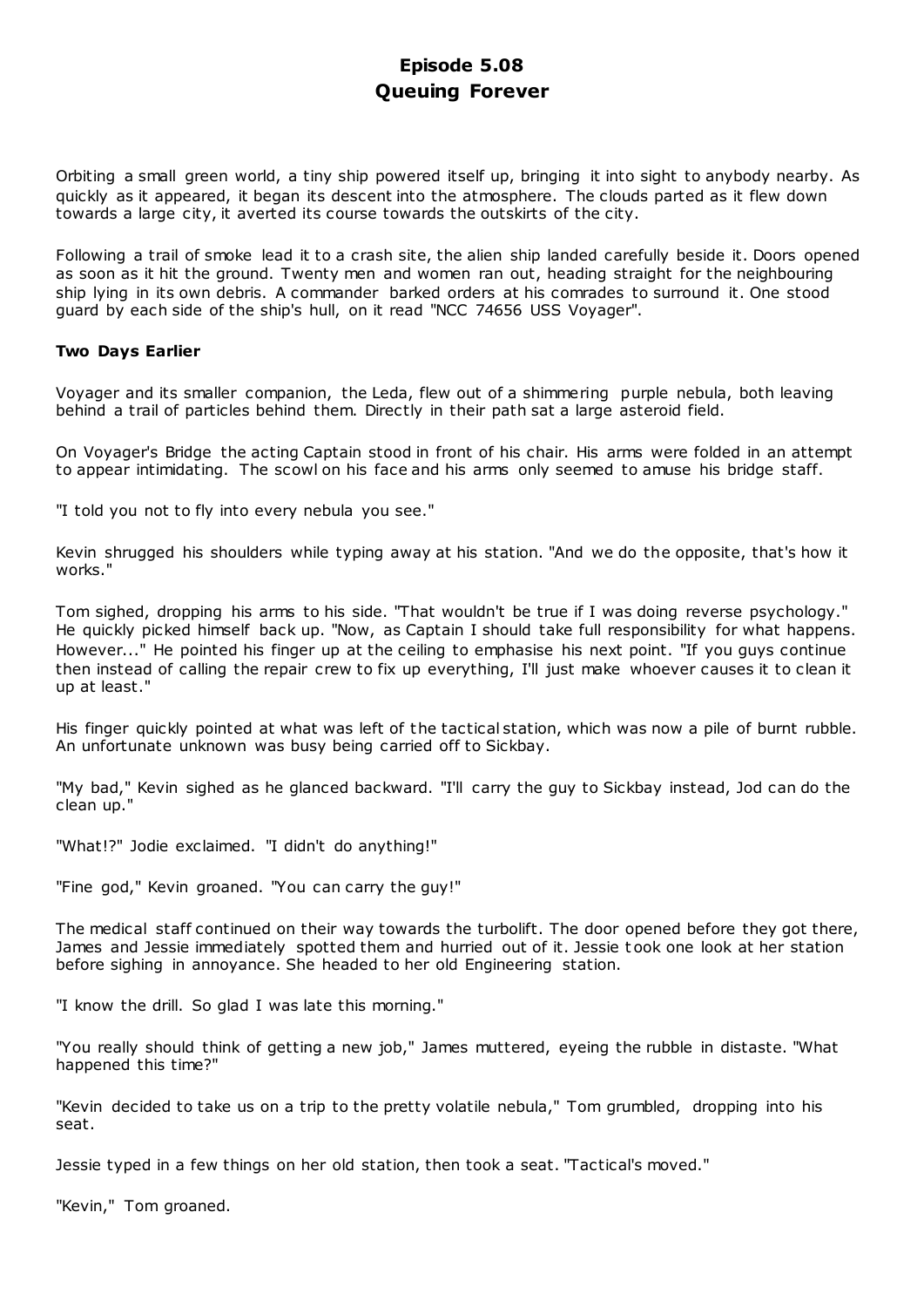"What? I didn't know how to do that," Kevin muttered angrily, shaking his head.

Tom was rethinking his answer to becoming Voyager's commander for the twentieth time that week. "I didn't say anything about transferring stations or repairing, just clean up the mess!" His face was now very red from all the snapping and shouting. "Honestly Slayers are just about the muscle, invisible muscle. Instead of a brain they get that empty space in the skull filled with Popeye juice."

Jodie giggled to herself, "silly boy, he eats spinach not juice."

James cleared his throat as he stood over the stressed ex-helmsman, just behind the chairs. Tom briefly looked up at him. "I stand by it. It's not like you to disagree with an insult about you unless it has the word gay or something meaning that."

"Generally no, but if it's you that's saying it," James said, casually slouching his shoulders.

"What else is new," Tom sighed to himself. He breathed in deeply and then out to calm himself. "Why are you still here anyway? All you do is smooch the missus, that sends you on your way."

Jessie raised an eyebrow as she looked over to him, then Jodie. She was in the middle of looking sorry for herself. "My guy doesn't walk me to work."

James had a brief glance around the bridge, his eyebrow raised. "What's the armoury doing on the Bridge?"

Tom groaned into his hand for the twentieth time that day. "Don't ask..." was all he managed to say before the entire room burst into a huge argument.

Jessie's eyes widened slightly, they then spotted a pile of weapons sitting nearby the Conference Room.

"Lookie here, I'll say this in a way in you'll understand!" Kevin snapped at everyone. "I'm the hot guy, I get the big ass sword!" His finger pointed at the pile of weapons, one of them being an unusually large sword. James looked over again.

"That's my big ass sword," he grumbled, marching over to the pile and reclaiming his lost weapon. Jessie tried to hide a giggle behind her hand.

"Oh come on!" Kevin protested, marching over himself. "This is brunette-ist."

"Er... what?" as expected was James' response, as well the rest of the bridge.

"It's always the blondes who get the bloody best weapon," Kevin grunted, he knelt down to have a peep at the remaining weapons.

Everyone repeated themselves, "what?"

Kevin jumped to his feet holding a sword half the size as the other one. "Is this a joke?"

"It's not about the size of the weapon you know, now just bloody pick one!" Tom snapped from his chair. "God, James' hair colour has nothing to do with the god damn weapon."

"Wow, five years of no episodes have gone to his head," Jodie sighed.

Tom groaned into his palm while James looked over, with a confused look still on his face. "He was told that he could only bring one weapon, the rest of his team saw them and... No I don't know why he dumped them here."

James' stare went to Kevin instead, he smiled smugly. "Security, part time baby."

"Who approved that?" James asked around the room.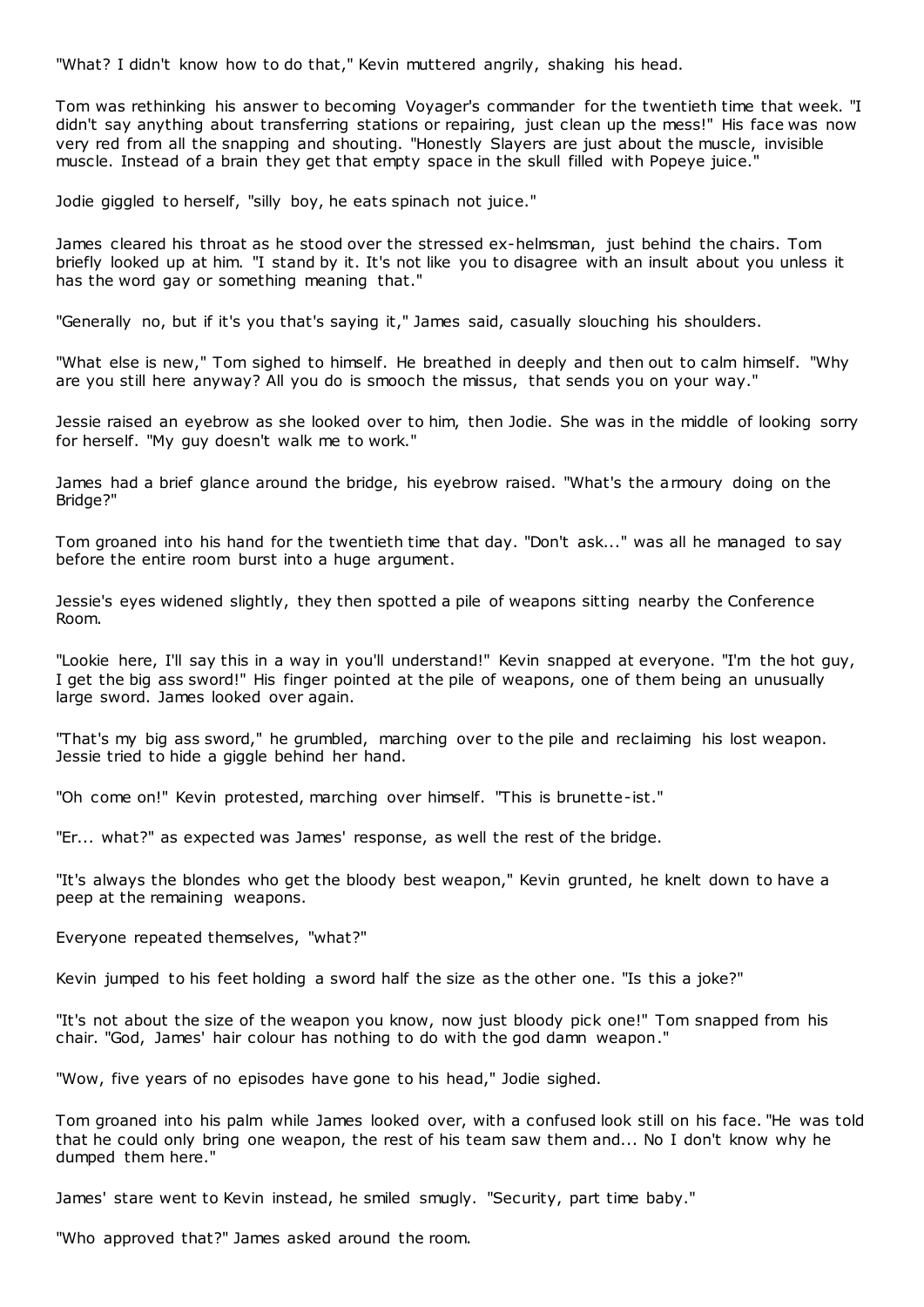Tom coughed into his hand nervously. "Well I think it's time for my coffee break." He rushed into his office.

"So being the Security Chief, I still have no say on who annoys me. Fine. I think the Leda could do with a few more hands," James muttered.

Jessie shrugged, "you mean swords."

Kevin shrugged casually, "there were other weapons too, the swordsmen always get the ladies though." He winked in Jodie's direction, she just rolled her eyes.

"Ok enough of this crap," James groaned.

"Oh sorry," Kevin said. He gave Jessie a wink as well. "There, better?" he asked in James' direction.

"Yeah, much. Damien or Chakotay duty?" James responded.

Kevin's face fell. "Hmm, Chak... no Damien. He's been seen with Ylara a lot lately, she's so much hotter than..." James interrupted him by grabbing his arm and pushing him into the turbolift. "Hey hey, what? It's not like I said it was your sister that was the hottest." James shook his head and pressed the button to close the door. "Hey what about my bad ass weapon!?"

"No problem," James said as he grabbed one weapon. The door opened again and he chucked it at him.

Kevin looked at the tiny knife in his hands, he was about to complain but the door closed in his face.

"He could have been saying she's hotter than Chakotay, but hey," Jodie commented.

"Why the sudden obsession with weapons and Security?" Jessie asked anyone who may know.

"He's been like this since he started using his new training program," Jodie explained. "Think he said it was called Fifth Fantasy, or Fantasy Seven... hopefully not the second one." Most of the room shuddered.

"Oookay then, I'll just er... *smooch the missus and go*." He went over to Jessie. Everyone groaned and looked away.

Tom peeped his head out of the Ready Room door. "Hey guys, I'm trying to do a log here. What's the date again?"

Everyone stared at each other with a worried look on their faces.

*Lieutenant Commander Paris's Log Supplemental. Well it's now 2012 and we've still not budged an inch passed episode seven...*

*"What! Final Fantasy Seven? I'm coming ladies!"*

*God damn it Kevin, get some help!! So anyway that stupid log in episode three clearly had no idea how bad the series would get after that. Getting back to the topic at hand. As usual Voyager's in need of repairs after our last mission, so right now we're taking a visit to this huge asteroid field to mine for supplies. I'd love to know who keeps nicking them all.*

# **Voyager's Conference Room:**

Most of the main cast and several others were sitting around the desk. Kevin was fidgeting, rubbing the white patch on his arm. It had a logo printed on it. Almost everyone else looked very bored.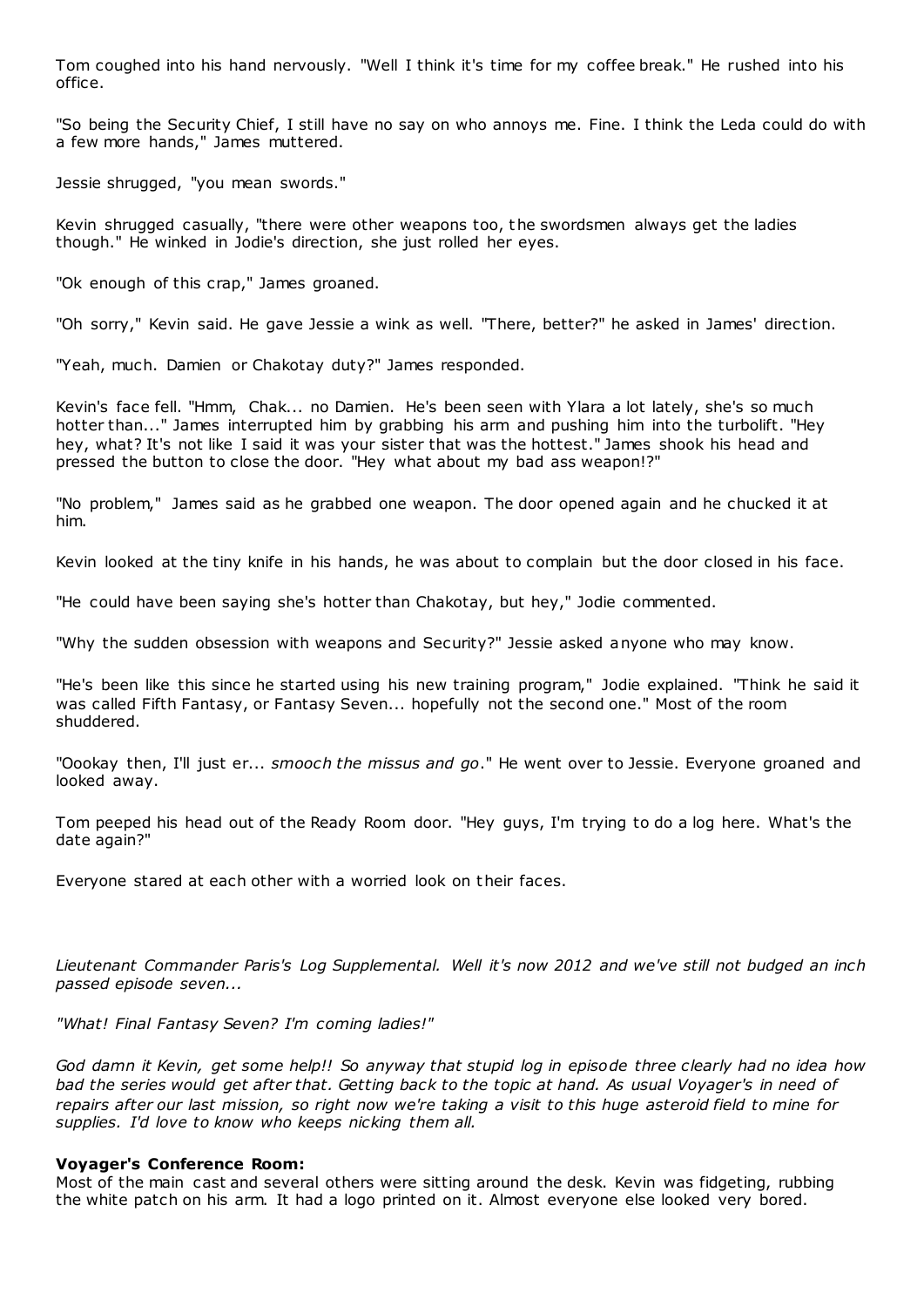Tom was in charge of the meeting, Chakotay sat beside him glaring in the direction of the window. "Ok so we can mine for dilithium?"

"Yeah, but there's not much. Looks like someone's been here already," Harry replied. He got out of his seat and went to the side panel. A map of the asteroid field appeared on it, only a few of the rocks had a mark next to them. "There's also signs of plant life, but nothing's edible."

"Of course, there's no oxygen," Craig muttered, frowning slightly. "How come it's there in the first place?"

Harry shrugged his shoulders, "your guess is as good as mine. It looks like it all died recently. There's also other biological residue left, the ships scanners can't determine it from here. If we really want to investigate we'd need to risk a shuttle."

"It'll help us how?" Chakotay asked, finally turning to the rest of the senior staff.

Harry frowned, staring nervously at his feet, "it won't sir."

"Then what else have we got?" Chakotay asked.

"There's quite a lot of metal in the vicinity, some of it imbedded into the asteroids themselves," Harry replied.

B'Elanna eyed the station as she walked over to stand near him. "Some of it's just floating in space, it's debris."

"Oh my god," Tom stuttered.

"Um, I don't get it," Kevin fidgeted.

B'Elanna groaned, "why is he here? He's obviously not here just to look pretty. He's not a main character either."

"Oh come on, I'm not from your time so stop picking on me. We didn't have holodecks, or whatever you're talking about," Kevin grumbled. "Oh, I need a flower girl."

Harry pulled a face, "a what?"

"Ok Kevin you're banned from the episode!" Tom snapped. "Get cured and you can come back. Oh and no Holodeck."

"God, you're mean. You can't stop me anyway," Kevin grumbled, he stormed out. Everyone sighed in relief.

Ylara sighed, "so, what does this debris mean?"

"It looks like a ship's been here already and was destroyed," Harry replied. "It would explain the plant life, they probably had crops aboard."

"Oh sure, be nice to her!" Kevin's voice yelled from outside. Tom cleared his throat impatiently. "FINE!"

James stood up too, frowning at the side panel. "That can't be it though, some of the plant life looks like it's a part of the asteroids."

"Ookay one mystery is still open, but the evidence clearly shows a ship was here before, maybe more than one," Harry said. "It would explain why the dilithium is partially mined already."

"How long would it take to mine it?" Tom questioned. "I want to get out of here as soon as possible."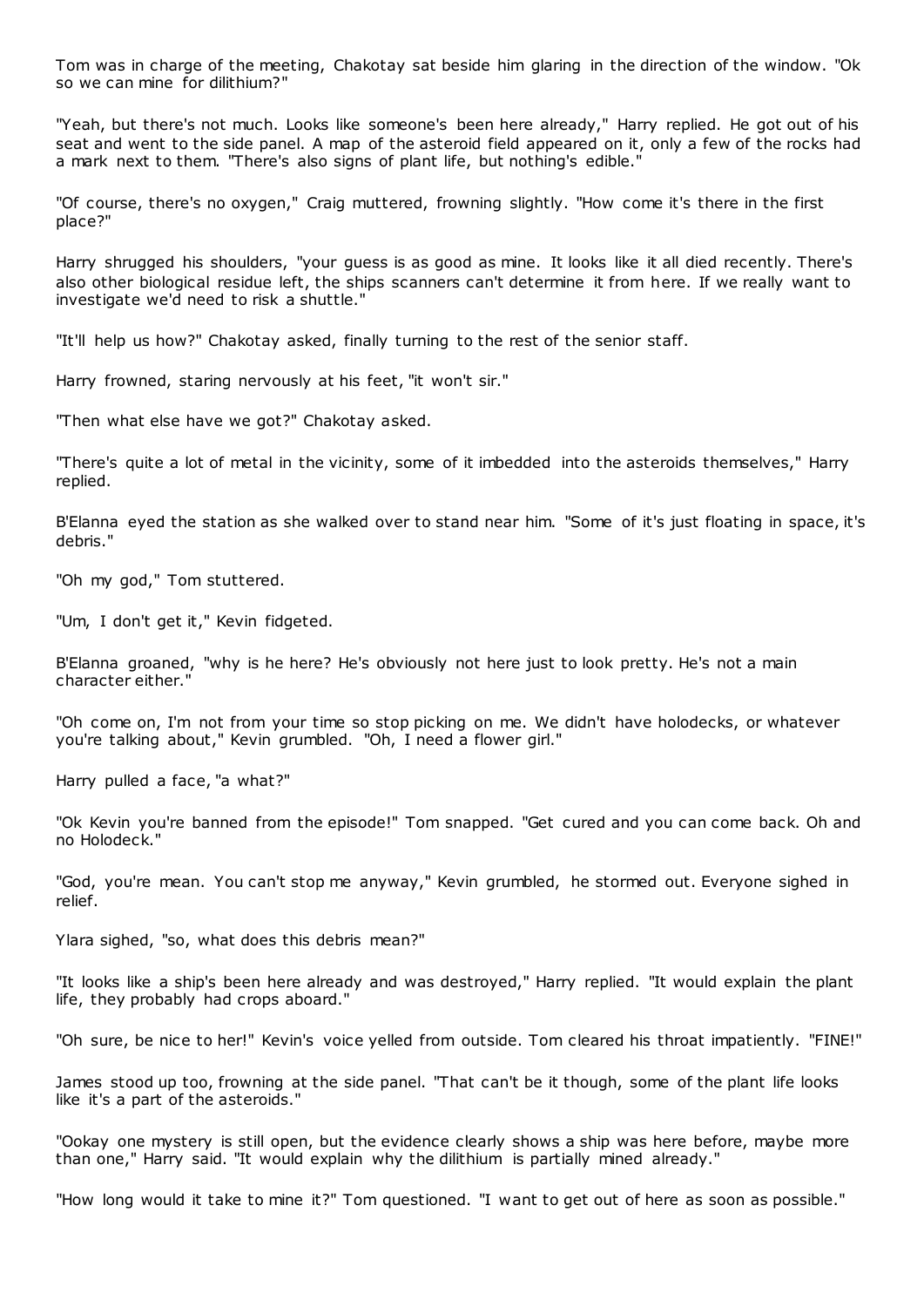Harry shook his head, he turned to B'Elanna. "Normally two days, but with our records with shuttles and disasters, probably a week."

"Leaving time for whoever destroyed those ships to come back for us," Chakotay muttered. "Harry collect a sample of the debris, find out what destroyed them."

Harry looked worried, "um I'm not the... I'm a commander now." Chakotay just stared coldly at him. "Ok yes sir," he squeaked.

"Is there anything else?" Tom questioned.

Jessie shuddered slightly, "well Annika told me there's a trading station nearby, and then she decided to put herself into a coma."

"What did she say?" James asked, smirking slightly.

She looked at him innocently, "I told you." Her hand subconsciously went to her hair to check if it was ok. "She said I should have my hair like hers."

"Something's never change then," Tom commented.

"You should totally tie your hair up in a pink ribbon," Kevin commented, passing her a wink.

"Kevin, what did I tell you!" Tom yelled at him.

"Should I wear a figure hugging pink dress too?" Jessie groaned.

"Oh hell yeah," Kevin drooled, he then noticed James just staring at him. "Ok sorry, I was just doing you a favour. Speaking of which, you've had that hairstyle for years."

Chakotay got out of his chair, then marched over to him. Even Kevin knew better and backed away.

"Ok I'm gone, but I say if James wanted to go back to blonde, he should have at least spiked it or something." He ran out before damage could be done to him.

"Oh god, comprehensive school flashback," James shuddered. Jessie giggled to herself. "I only dyed it back because Nikki's new thing is brown haired guys. She was the reason I changed it in the first place."

Tom looked disappointed, "oh I thought you meant that at school you had spikes."

James' eyes shifted nervously, "no erm, trading station?"

"Yes please," B'Elanna groaned.

"It's only an hour away at warp two, apparently. We can trade for food supplies, and maybe snoop for info instead of staying here and risking dying for it," Jessie commented.

"I'm all for it," Harry grinned. Chakotay rolled his eyes and muttered something rude under his breath.

"Why is he even invited to these things?" James questioned. Everyone shrugged.

"Because we'd better off having a porcupine in charge than Tom Paris," Chakotay replied. Tom was about to say something. "I'm not saying I'm one."

"Oh please, my jokes are so much better than..." Tom said. He was interrupted by his commbadge chirping. "Oh brother here it is, Paris here. What is it?"

*"An alien ship is demanding to talk to someone in charge, they're quite annoyed."*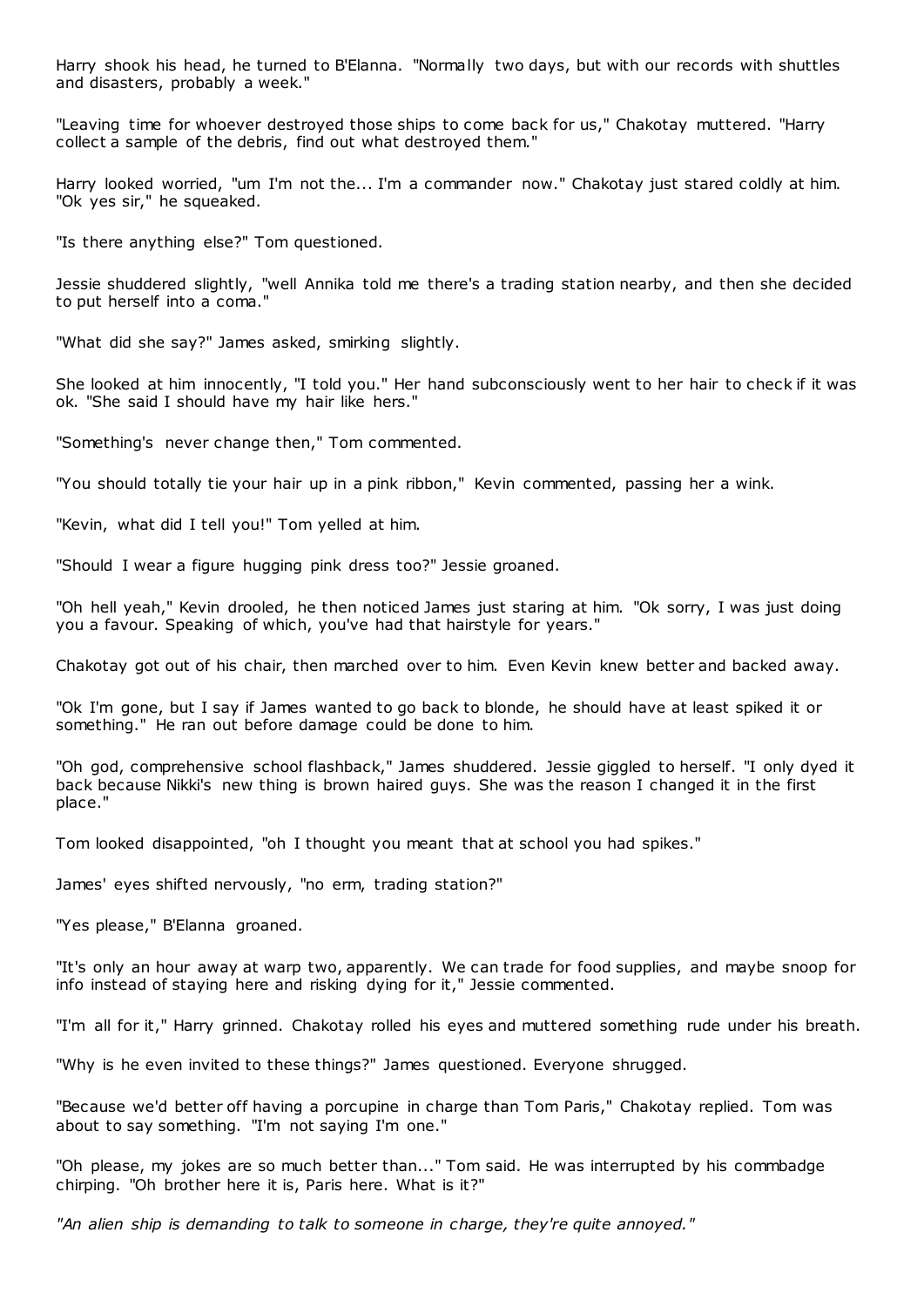Everyone headed for the bridge. Jessie stopped James before they got to the door, "weren't you supposed to pick up Amy?"

"That's going into child abuse territory Jess," he muttered.

"True," Jessie shrugged, they both followed everyone else out.

Tom turned to the temporary Tactical crewmember, just as Jessie went over to take over. "Damage?"

"They haven't attacked us," the previous tactical girl said, before she moved away.

"That's a first. Put them on screen," Tom said to Jodie.

She huffed slightly, "fine, but next time there's a meeting I want to be invited." Everyone stared blankly at her. "What, it's just principle." She keyed in the commands, "on screen."

Tom turned back to look at the viewscreen, an angry alien with the usual facial bumps on their heads was frowning impatiently. "This is Tom Paris of the Starship Voyager, erm, what's up?"

"Well for one thing your blonde girl spent the last ten minutes laughing at me," he muttered.

Jodie smiled, "well you did ask to talk to a Captain."

"Hilarious," Tom rolled his eyes. "Forgive her, or not. What can we do for you?"

"We need help, our home planet is in trouble. It's dying," the alien replied.

"Funnily enough, we don't know how to treat cancer in planets," Chakotay bluntly said.

Tom sighed, cringing slightly. "No wonder Janeway drank coffee." He looked up, avoiding Chakotay's very cold stare. "How could we possibly help?"

"We are a part of the Uhrenian Resistance Movement, we are trying to stop the problem from the source," the alien replied. "Our numbers are of the minority, we can't take care of it alone."

"What is the source?" Tom asked.

Chakotay butted in, he stood directly in front of him. "I'm sorry but our people are not allowed to interfere so greatly with other alien worlds. Tom here doesn't seem to grasp that, we lost several people only yesterday to a similar blunder."

Tom huffed, "I wasn't accepting to help, I was just..."

The alien snorted in disgust, "so you'd just let a planet full of billions of people die, just like that. Your people are very heartless."

James walked over to the command centre, roughly pushing Chakotay to the side. "Don't listen to him, this is a guy who digs up his dead wife and tries to get her assimilated to bring her back. What did you mean by the source?"

The alien was beyond horrified, "that's awful. Erm, yes the source. A new government came to power only six months ago, they've replaced the current power plants with new ones. They're very dangerous, they need to be destroyed."

Chakotay shook his head, "right, we had nuclear power plants on our homeworld long ago. If some git just decided they wanted to *destroy the problem at the source* it would have killed everyone."

"There's no other way, if we don't destroy these plants, our world will wither and die," the alien said. "They're draining the life from the planet itself to power their own selfish needs."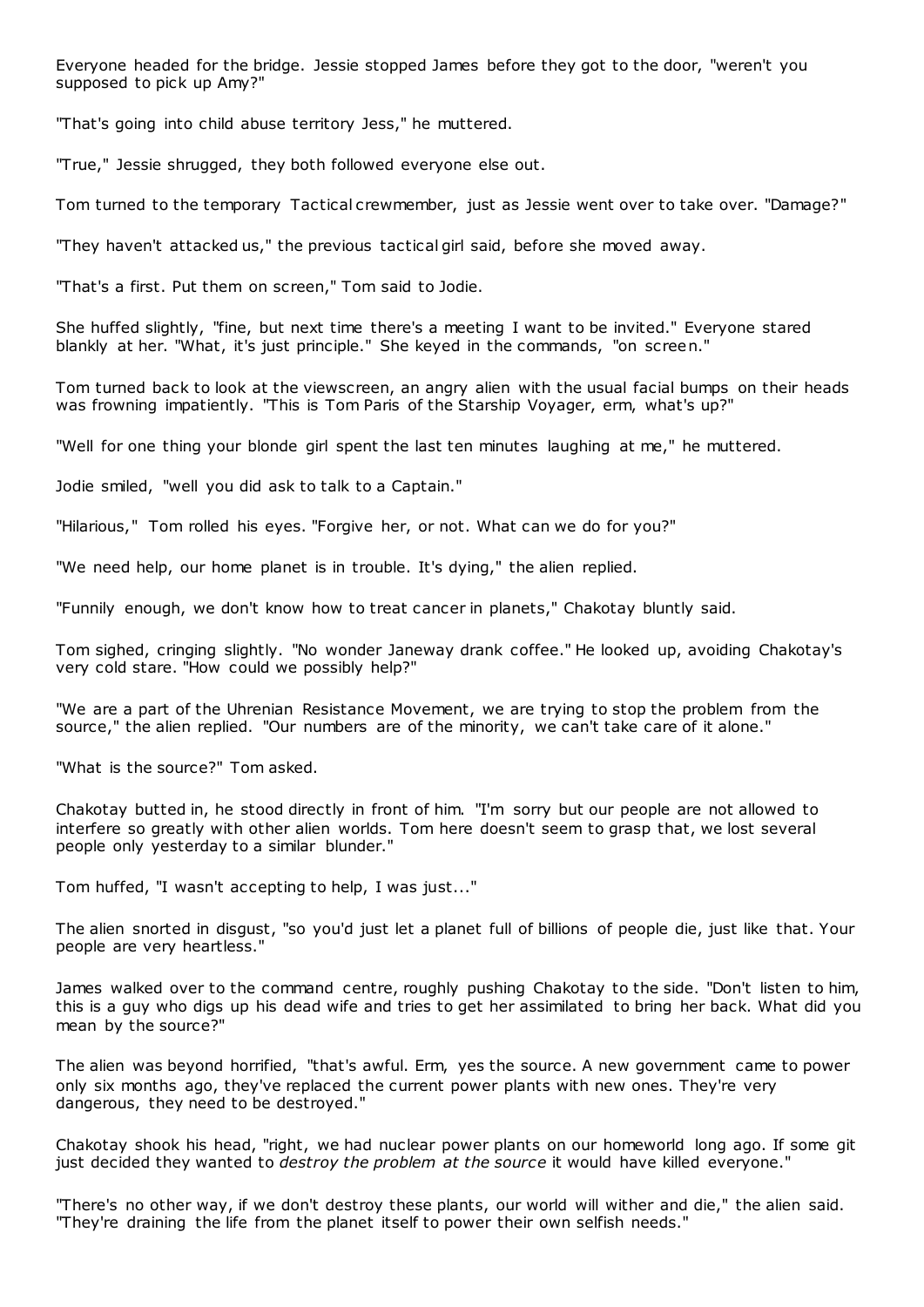Kevin walked in and opened his mouth, everyone turned around and yelled, "no Kevin!"

"Aaaw man," he whined as went back to the turbolift.

"How many people will die in this attempt to save the world, I don't think so," Chakotay muttered.

"Please, there's no other way. We need more people to infiltrate the fac ..." the alien pleaded.

Tom sighed, "Chuckles is right. You're risking lives to save them, there are better ways. We can't get involved in stuff like this. If we can help with your planet any other way, we will."

The alien was now beyond furious, his face was bright red, "we won't forget this!" The viewscreen changed views to show the alien ship fly away.

"Oookay, who's replacing Kevin at the helm?" Tom nervously asked.

The non bridge crewmembers left via the turbolift near opps, he sighed feeling defeated. "Fine, it's not like you forget how." He sat down in his old chair, "setting a course for that trading station."

# **The Leda's Security Office:**

Craig sat comfortably at his desk, feet draped over it and his chair reclined far back. His thought s were elsewhere so he failed to notice the doors open, and Li'Chin lead all the Slayer trainees inside.

"Mr Anderson," his shrill voice broke his thoughts. "Ah you're awake."

"No," Craig muttered.

"No? You do not know what I was going to ask," Li'Chin said impatiently for once.

"Yeah but why waste your breath," Craig said.

The annoyed watcher clicked his heels, folded his arms in an attempt to appear menacing. Of course it had the opposite effect, leaving most of the trainees in stitches. "What? What!?"

Craig sighed as he reluctantly removed his legs from the desk. "James told me about the survival course, and my answer is as usual *bugger off*."

"Yes well, Mr Stuart decided to go trading on the station, I do need someone to take over training for today," Li'Chin said.

"I'll tell you what. I'll record my answer, then leave it to be triggered whenever anyone walks in and speaks. It'll save me a lot of grief," Craig muttered, getting to his feet.

Li'Chin smiled, clearly not getting it. "What is your answer?"

"It begins with B and O," Craig replied, staring blankly. "What could I teach them anyway?"

"Just teach them about your experiences, I'm sure you have a lot. Keep them company, bye!" Li'Chin scampered off.

"Oh he always does that," Stewart smiled nervously.

"Ok great..." Craig did a fake smile like it hurt him. "Bugger off." The trainees just stared at him, only Jach looked a bit nervous. "Fine, sit and be quiet. I'm swamped right now."

"Swamped with what, you looked like you were practising your brooding skills," Onlan said.

Shar huffed, "we got enough of that when Kevin took over yesterday."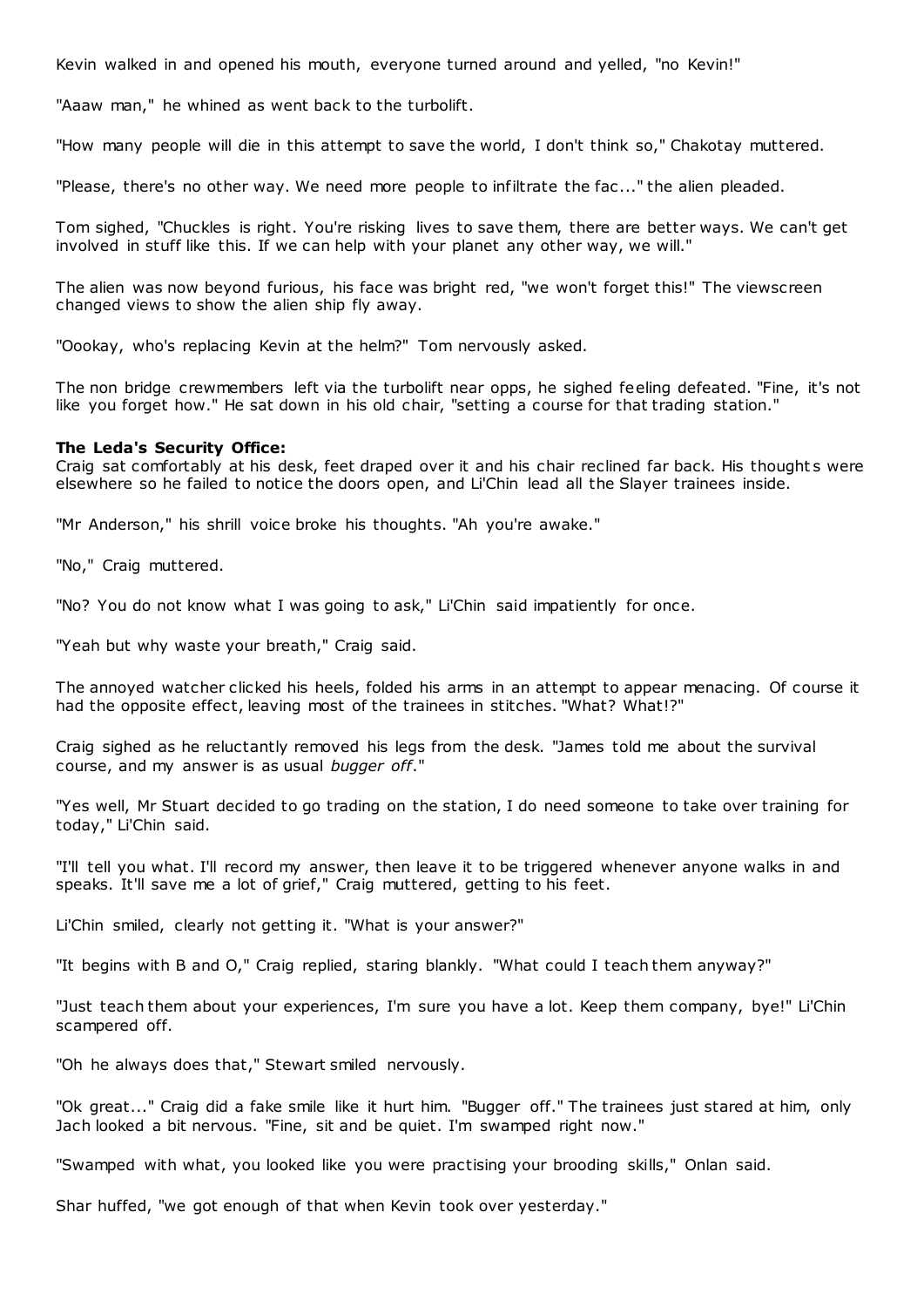"Kevin, brooding. What's next? Chakotay becoming a psycho, oh wait," Craig muttered like he didn't care.

"He was just practising," Onlan said. "For his holodeck program."

"He does realise that program reacts to him the same regardless of how he acts, the game is like 400 years old," Craig grumbled, shaking his head. "He can continuously grope the pink girl, steal the magic off the other girl, and deflate the big girl's Annika assets, and they'd still all fan over him like Neelix is with Leola Root."

Onlan smiled, "sounds like my kind of program."

Craig rolled his eyes, "let me save you the trouble. The girlfriend dies, big girl's a whiny jealous liar, and the other mugs you."

"Wow, if the girlfriend dies it sounds like a program you should try out," Shar muttered.

Craig narrowed his eyes in her direction, "what?"

"Well then you'd have a good reason to be a mopey loser," Shar simply said. The other trainees quickly moved away from her.

"So a survival course? If James is taking you, he's finally taking you to get killed. It's about time," Craig said, sitting back down in his chair. "I will go after all, get a good seat."

"Hey um, let's hear about some of those experiences then," Leesa cheerfully butted in. She rushed over to rejoin Binene at his side, hooking onto his arm just for a moment. He blushed a little. "It should be fun."

Craig sighed, he shut his eyes to try to shut everything about the trainees out.

Meanwhile things were pretty hectic on the alien trading station. There were so many people the Voyager visitors felt like it was Christmas again for these people.

The Stuart's had made the mistake of bringing their kids with them. Amy looked very afraid of the crowds, and clung to her dad's neck as he carried her around. Duncan kept trying to lead him into every weapon shop he saw, which were strangely common in the side of the station they were at. Sasha held her mother's hand obediently for the moment, but every time a toy shop appeared she tried to pull her towards it. The busy crowds were making it harder for the eldest children to drag their parents somewhere they wanted.

"This wasn't such a good idea," Jessie mumbled, she felt a tug on her arm. Sasha stared up at her, the green in her eyes sparkling.

"Mummy, pretty dolls in the window!" Her other hand pointed at one of the shops.

"No, but it was face painting in the nursery. Which would you prefer?" James said.

"Yeah but if we're going to shop for weapons, bringing the kids is not a must," Jessie sighed.

James shrugged, "I just don't trust leaving them on the ship when we're both away." His eyes spotted a shop with mixed weapons in. "If you want I'll just take Duncan, you girls can look elsewhere."

"Oh, sexist are we?" Jessie playfully scolded. "I don't trust Duncan in a weapon shop."

"Hey, I'm totally trustworthy, weapons bad," Duncan said, folding his spare arm across his chest.

"Uh huh," Jessie muttered.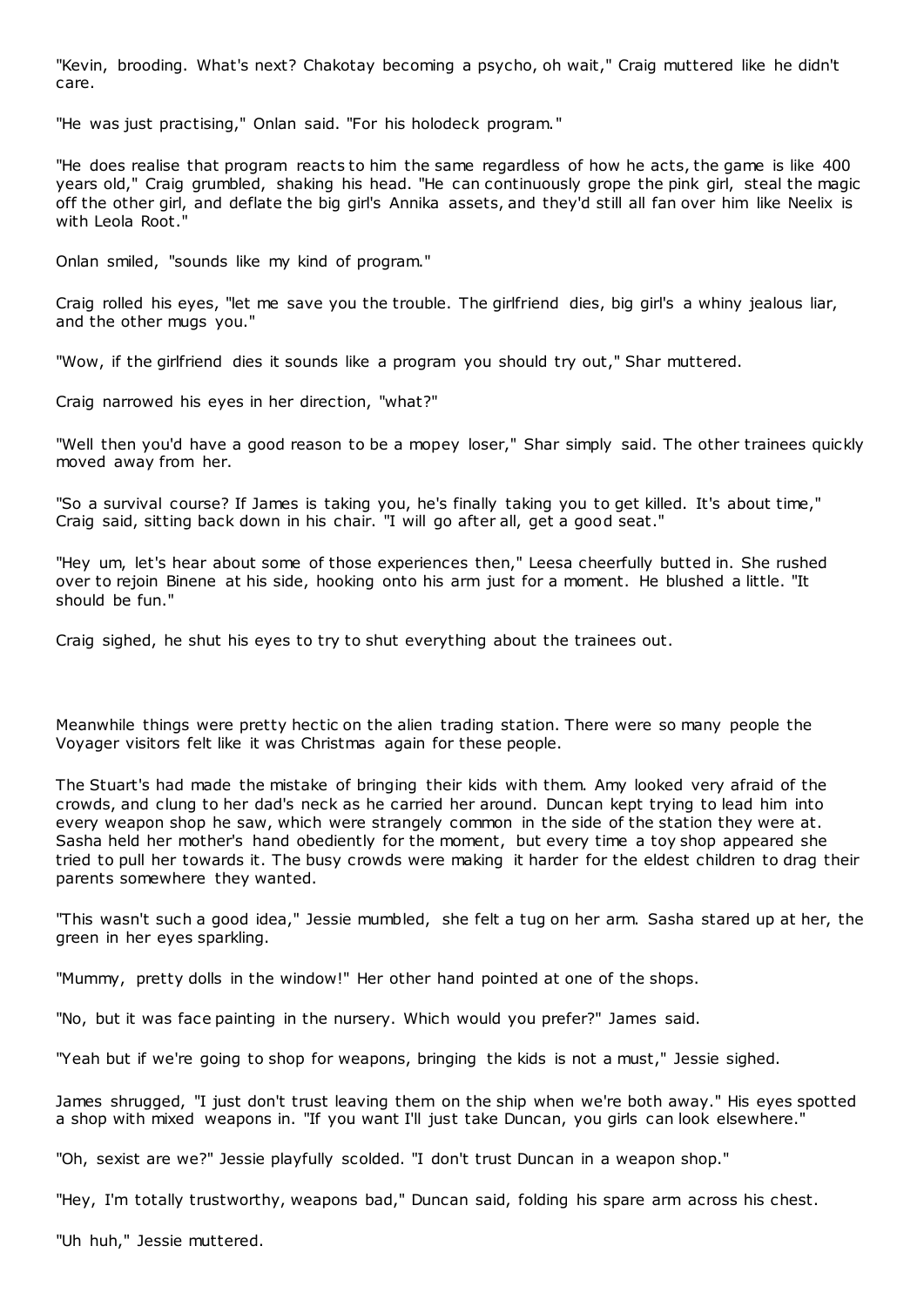"I'll keep a hold of him, it'll be ok," James said with a smile.

"Hmm, if you say so. But you in a weapon shop well it's like me in a clothes shop," Jessie mumbled.

James tried not to laugh as he handed Amy over to her, "oh you caught me. Do you want to come in after all and see which sword would go better with these pants?"

His wife's eyes narrowed slightly, "haha, you're funny, not." He began to walk away, well Duncan mostly pulled him away. "Hey go for that long sleek grey one in the window!"

James looked back at her briefly, smirking away.

"Mummy!" Sasha moaned, tugging at her mother's hand again. "Dolly's. Duncan gets to see what he wants."

Jessie sighed, "at least wait until they come back." She ignored her daughter huffing about it. Her eyes rested on the shop next to the one James and Duncan went inside. "Holy crap." her eyes widened when she saw what they were selling in the window. Inside she could see a familiar figure leaving the till.

"Oh no no," she groaned. Nervously she headed over to him as he was just leaving the shop. An evil smile was spread across his face while he leered at his purchase. "Damien!" he jumped slightly, almost dropping it.

"Why must you always foil my pla... I mean, what are you doing here?" Damien asked, hiding the basket he was holding behind him.

"You do realise that the rabbits invasion was already attempted like, six seven years ago and failed, badly?" Jessie muttered.

Damien smiled deviously, "oh yes, you're afraid of rabbits aren't you?"

"No, that's dumb," Jessie muttered.

The ex villain started to bring out the basket from behind his back, Jessie responded with a nasty slap across the face. Damien glared a little when Amy giggled at this.

"Hmph, I'll have you know these were my most loyal servants," Damien said.

"Uh huh, they attacked you," Jessie smiled.

"Yes but they weren't annoying," Damien muttered. "Speaking of which, why are you still here?"

"Witty," Jessie sarcastically groaned.

A deafening rumbling sound could be heard from just around the corner. The station began shaking violently, forcing a lot of people onto the floor.

James rushed out of the weapons shop, holding a freaked Duncan this time. "Is everyone ok?"

"Yes my cutesy rabbit is fine," Damien cooed inside the basket, as he sat on the floor.

James stared blankly at him, then shook it off. "Jess?"

Both of their terrified daughters were clinging onto their mum. Jessie kept a tight hold of both of them, "I think so. We should go."

"Best idea of the day," James muttered. He was about to tap his commbadge when the group were ambushed by alien Security holding rifles.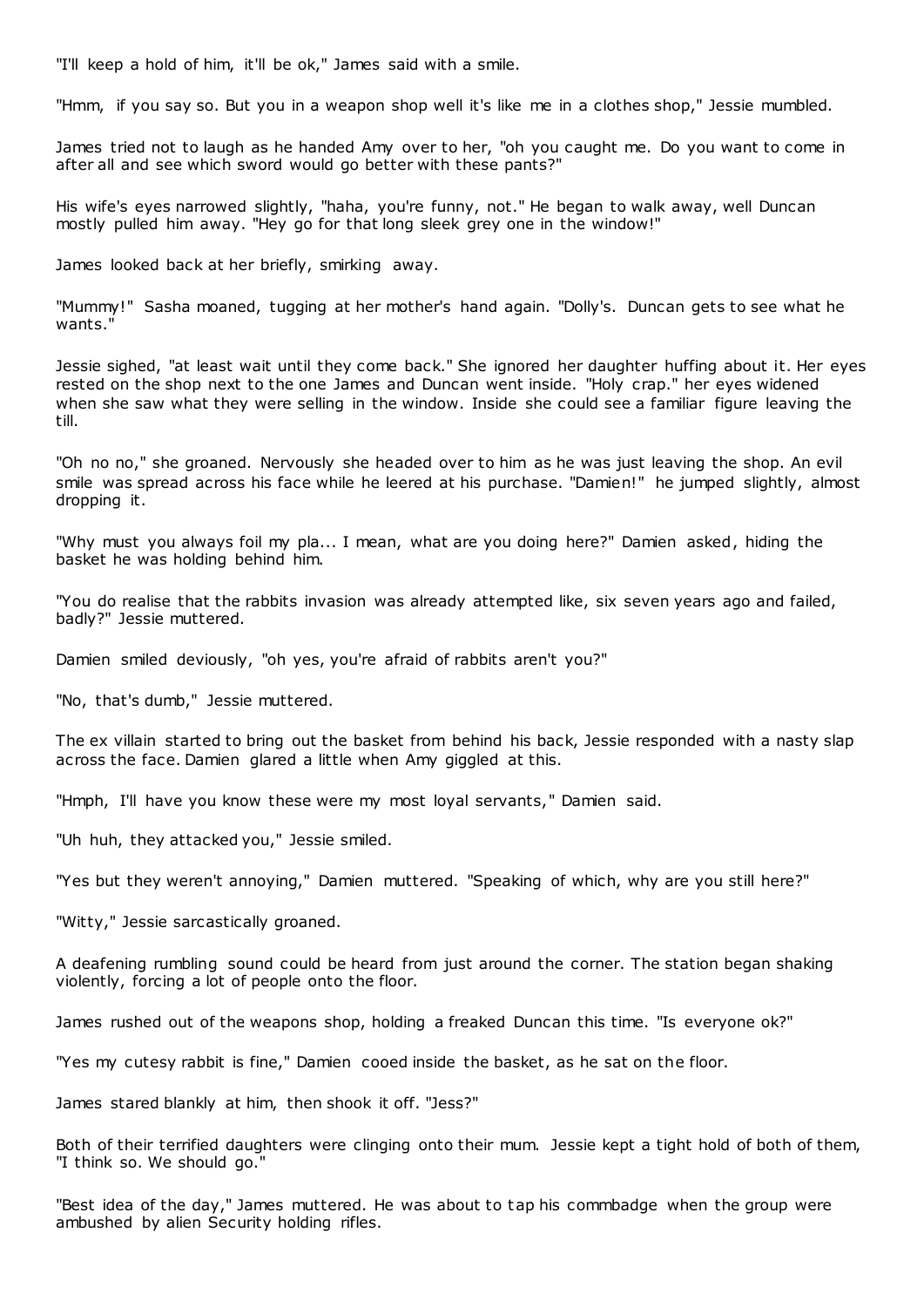"Hold it, you're not going anywhere!"

Damien clutched his rabbit like creature protectively, "you're not taking my Snugglebumps, take these losers instead!"

Duncan laughed, "snuggle what?"

James sighed, "great finally, take him and do something about the rabbit while you're at it."

"Yes please," Jessie said, eyeing Snugglebumps.

The Security ignored Damien, probably on purpose to avoid losing any sanity. "No, you people were talking to the terrorists before you came here. You're under arrest for the bombing."

"Oh for god's..." James groaned. "We've got kids with us, do you really think we'd plant a bomb?"

"We've seen it before, using the kids as a cutesy alibi," one man said.

"Tut, you two are just awful. So evil, I'd never do anything like that. You people disgust me," Damien rambled as he got to his feet. "I'll be on my way." One Security guy grabbed him. "Oh you shouldn't have done that." With his spare arm he opened the cage, "go Snugglebumps!" The rabbit did nothing.

"Yeah, do you guys have a mental hospital here?" Jessie asked. She jumped a little as she felt something rub against her leg, looking down she noticed it was just Sasha holding on to her.

Another Security guy ran over, "sir, we just spotted suspicious characters around the power plant, a team is already after them." He ran back the way he came.

"We'll contact your ship later. If we find any evidence that you were involved we'll arrest the three of you," one guy said.

"We should anyway, when they're on their ship their Captain will protect them," the leader said, reaching for his phaser like weapon again. He soon found the big sword from the bridge pointed at his face. "Fine, we'll be in touch." They all headed away.

"Probably not the best idea if he thinks we're guilty," Jessie mumbled, still looking very paranoid about the rabbit.

James lowered the sword, then returned it to the sheath on his back. "It worked for now, didn't it? Let's get back to the ship." He tapped his commbadge, "Voyager get us out of here, maybe beam Damien into space while you're at it."

*"I'd love to but he's holding a smaller lifeform."*

"Oh that too," Jessie quickly said.

Sasha was staring at Snugglebumps, "it's cute. Why are you afraid of it mummy?"

"Cute, so the deception has worked, excellent," Damien sneered while he closed the box. "Soon you'll be taking those words back." He found a different sword pointing at his neck, this time it was Jessie holding it. This one was a lot thinner, but just as long and deadly.

"If that THING comes near her, I'll perform one of my Evil Witch tricks. Understand?" she snapped.

"Ok ok, yeesh," Damien grumbled.

*"Um, ookay, energising."*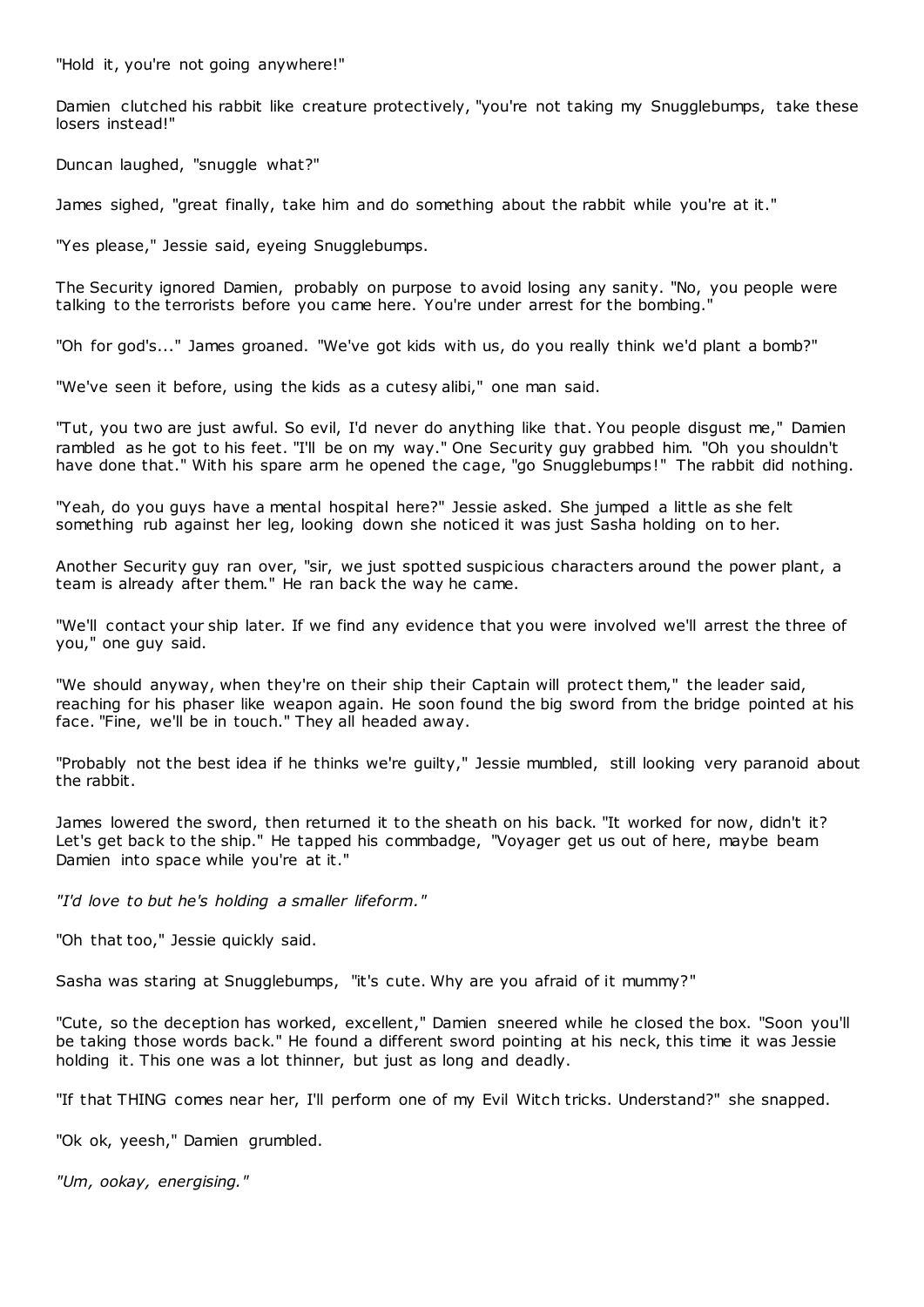# **Voyager:**

The Stuart family, Damien and Snugglebumps rematerialised on the transporter pad. Jessie was still pointing the sword at Damien.

"Whatever happened to the no weapons lock on these things," the transporter guy wondered, staring at his console.

"They don't detect swords. Jess..." James replied.

"Fine," Jessie sighed, lowering the sword. Damien ran out so fast he was like a blur.

"That was sooo cool, where's my sword?" Duncan asked.

"No Duncan!" both parents snapped at him.

He pouted, angrily folding his arms. "You're mean."

### **Very early the next morning The Bridge:**

Tom was busy trying to reason with the angry Security manager on the viewscreen, while Chakotay watched eating popcorn from his old seat. Tom was obviously getting rather stressed, which didn't help the convincing matter.

"I'm telling you, they did confront us but we turned them down."

"How can we know for sure? It's one hell of a coincidence that you show up just a short while after talking to them, then a power plant is destroyed. I did mention the many crewmembers you had aboard, didn't I?" the alien grumbled.

Tom was sweating bucketloads by this time. "How on earth can we prove it to you?"

"Well if you're innocent then you have nothing to hide, just full co-operation with the investigation," the alien replied.

"That we can do," Tom said, looking a little relieved.

"Good, remain docked. Our scientists and detectives will board to examine your ship. If we find any materials on your ship that match the explosion, then we will be forced to arrest everyone who boarded the station."

"Even the kids?" Tom said meekly.

"Of course not. We'll keep in touch Voyager," the alien said. The viewscreen switched off.

"That was almost as good as a movie," Chakotay smiled, stuffing his face with another handful of popcorn.

Tom turned around, his hands went to his hips. "A little help would have been nice."

"Yeah I didn't really care, we could have lost Damien, James. Sounded good to me," Chakotay mumbled with his mouth full.

"Damien was there!?" Tom groaned. "I told him he couldn't go, how does he do it?"

*"No matter. Sensors showed that the explosion was caused by a rather primitive bomb," Harry's voice said over the comm. "We have none of the materials aboard the ship, we had something similar centuries ago but it's not used anymore."*

"Great. How are those carpets coming Harry?" Chakotay asked with a smile.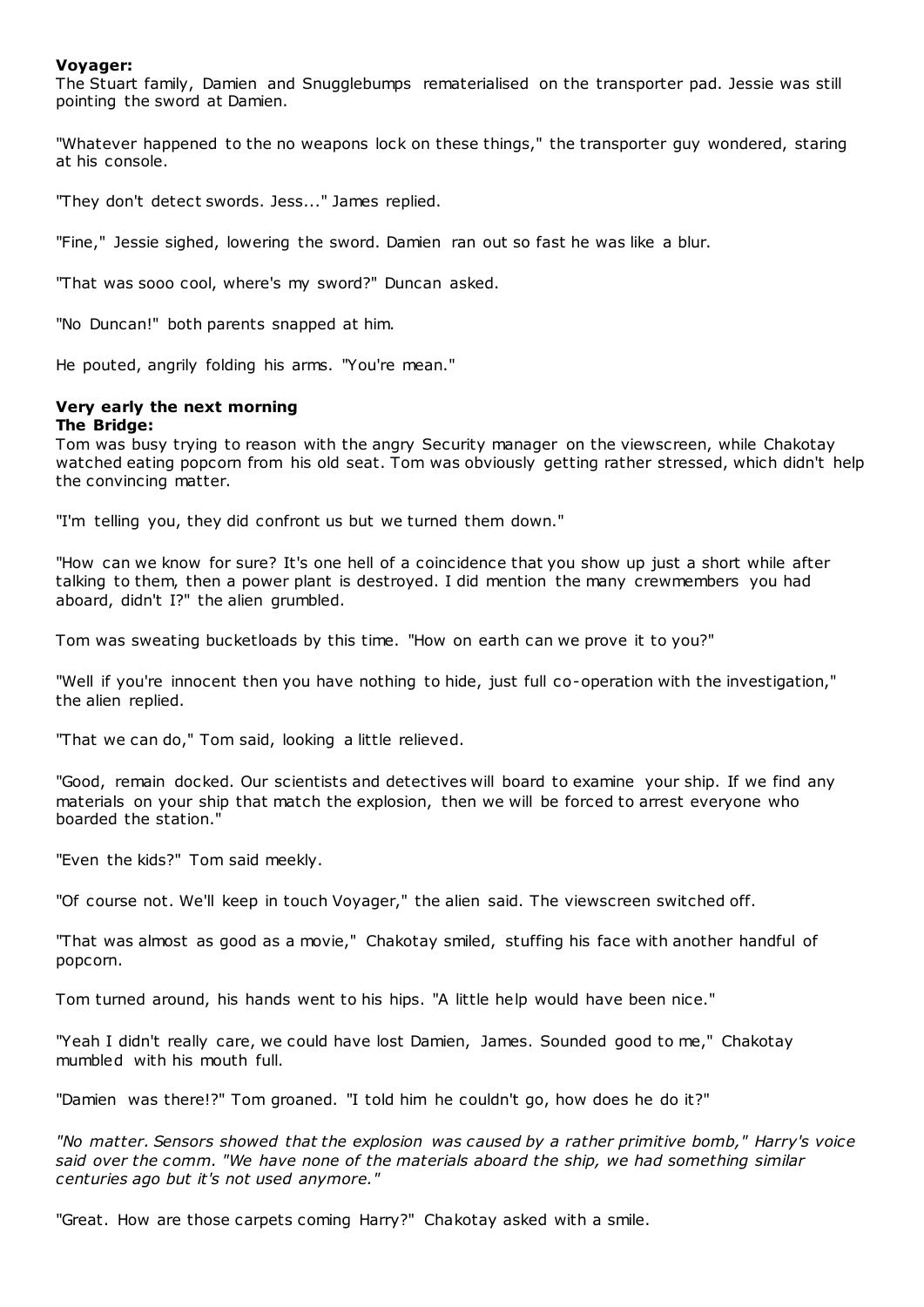*"I thought you were joking. I'm in charge now, you can't do this to me anymore!"*

"Harry," Chakotay scolded.

*"Fine, I'll get started. Leda out."*

The turbolift doors opened, James stepped out looking a little distracted. Chakotay looked back briefly, "speak of the Osama."

Tom shook his head, then wiped his brow. "Don't tell me it's 0800 already."

"Huh? Oh, no," James mumbled. He frowned, "Osama?"

"Oh it's nothing. The owners of the space station are blaming us for the boom yesterday afternoon. You were the nearest, so..." Tom explained with a sigh.

"Well if it was an explosion of rabbits then we could have blamed Damien," James commented.

#### **Meanwhile:**

Jessie bolted upright in her bed, her face and hair drenched in sweat. "Oh thank god. Just a dream." She checked under her bed covers just in case. With a heavy sigh she went back to lie down, but then noticed she was alone. With a shudder Jessie lay back down and tried to get the nightmare out of her head.

#### **Back on the Bridge:**

"I'm sure your wife would have loved that," Tom commented.

"Yeah well, it's better than a stab in the back I suppose," James said.

Chakotay groaned, "ugh I hope I'm not getting the blame for that."

Tom and James turned their heads to give him a *what the hell* look. "Anyway, if it isn't 0800, why are you here?" Tom asked.

"We'll need to have a meeting this morning," James replied, still giving Chakotay a frown. He rolled his eyes and turned away. "It's urgent."

"Is it more urgent than..." Tom sighed. James nodded. "Ugh, I think I might just book the Holodeck for a week."

"You remember what I told you yesterday?" James asked him.

Tom cringed, "yeah, you're not changing my mind."

"Maybe after the meeting," James commented.

Tom sighed, he rose from his chair. "Fine. Do I have time to start packing first?"

"Oh for god's sake, I'll do it for you," Chakotay grumbled when he finished his popcorn. He crumpled up the packaging, just to throw it at the back of Tom's head. "You and James have a great time, I'll just get the bomb ready."

"Yes we get it, you're a little crabby 'cos my mum's not around to change you anymore. It's not cool, it's not badass, or intimidating. Everyone's done it by now, its gotten stale. In fact I remember Neelix trying to act like the baddest thing to walk through the ship when somebody killed his Leola Root plant. You're just embarrassing yourself now, so stop it and get yourself some original character development," James ranted.

Tom looked uncomfortable, while Chakotay looked ready to explode any second.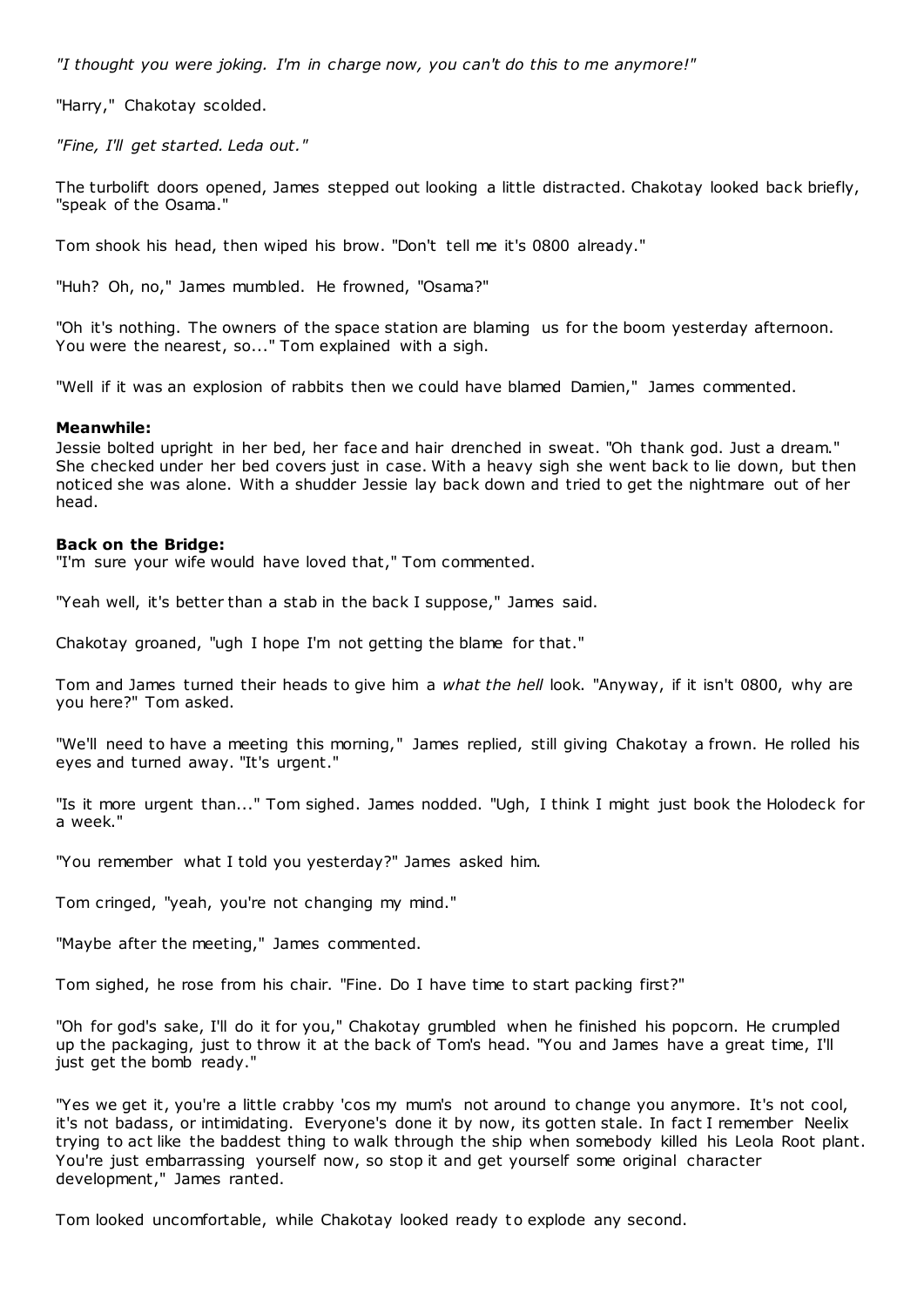"Um, yeah. Who do you think you are? Ooooh, scary guy," Tom lamely decided to add on. Everyone turned to stare at him. "You know, cos I'm so scared and stuff."

"No, that's embarrassing," Chakotay muttered.

"It was the same thing as what he said, only simplified," Tom complained.

"Sorry Tom, next time I'll try to speak in moron for you," James said, shaking his head. Chakotay opened his mouth, but James interrupted before he could say anything. "Haha, I speak moron cos I am one. You're so quick, Chuckles."

Chakotay stared blankly without blinking for a few seconds. He stood up. "You know what Drunken Mistake, fu..."

"Woah!" Tom butted in quickly. "We don't have a censoring system anymore, no F bombs." He turned to James. "Why don't we talk about this in my Ready Room."

"It kinda loses its effect if he's not in the room," James replied.

Tom covered his face with both of his hands. "No, no..."

"I know, chill," James said with a smirk. He headed towards the Ready Room.

Tom sighed heavily before following him. Once they were both gone everybody turned to look at Chakotay.

"What!" he snapped, making them all burst into giggles. "Ugh, I need a drink."

Most of the Senior Staff for both ships were assembled in the Conference Room on Voyager. These were Tom, Harry, James, B'Elanna, Jessie, Doctor Jones and Chakotay. Luckily for everyone else's sanity James and Chakotay were standing as far away from each other as possible. Craig, Kevin and Zare had also joined everyone for the meeting.

"We're all here because we have a serious problem on our hands. Despite all our efforts to keep paranormal activity away from the fleet, we're going to..." Tom started to speechify. Luckily Chakotay butted in.

"You have to do more than make speeches to be a good Captain, Tom." He shook his head as he moved to stand at the head of the table. "Voyager has been run by the clown and his freak for long enough. I don't know what Starfleet were thinking but it's time for action now."

"Last time I checked there wasn't any Tolg ships around," James muttered.

Chakotay quickly composed himself and continued. "The last time whiny boy here had such a big vision, an entire city was destroyed and we nearly lost Earth to the Softmicron."

"I'll prepare one of the shuttles for launch," James said as he pretended to leave. A lot of the staff sniggered quietly to themselves, some tried not to just in case.

"You all think this is funny do you?" Chakotay grunted as he stared at each and every person in the room.

James stopped just in front of the door he was heading for earlier, then turned to face him. "I don't, I was just stating the appropriate facts for everyone. Now, should I tell Damien to meet you in the Shuttle Bay or do you want to meet in the morgue to pick out a body together?"

Some of the staff were pretty confused at this point. Chakotay didn't look very amused, unlike Craig who for once did.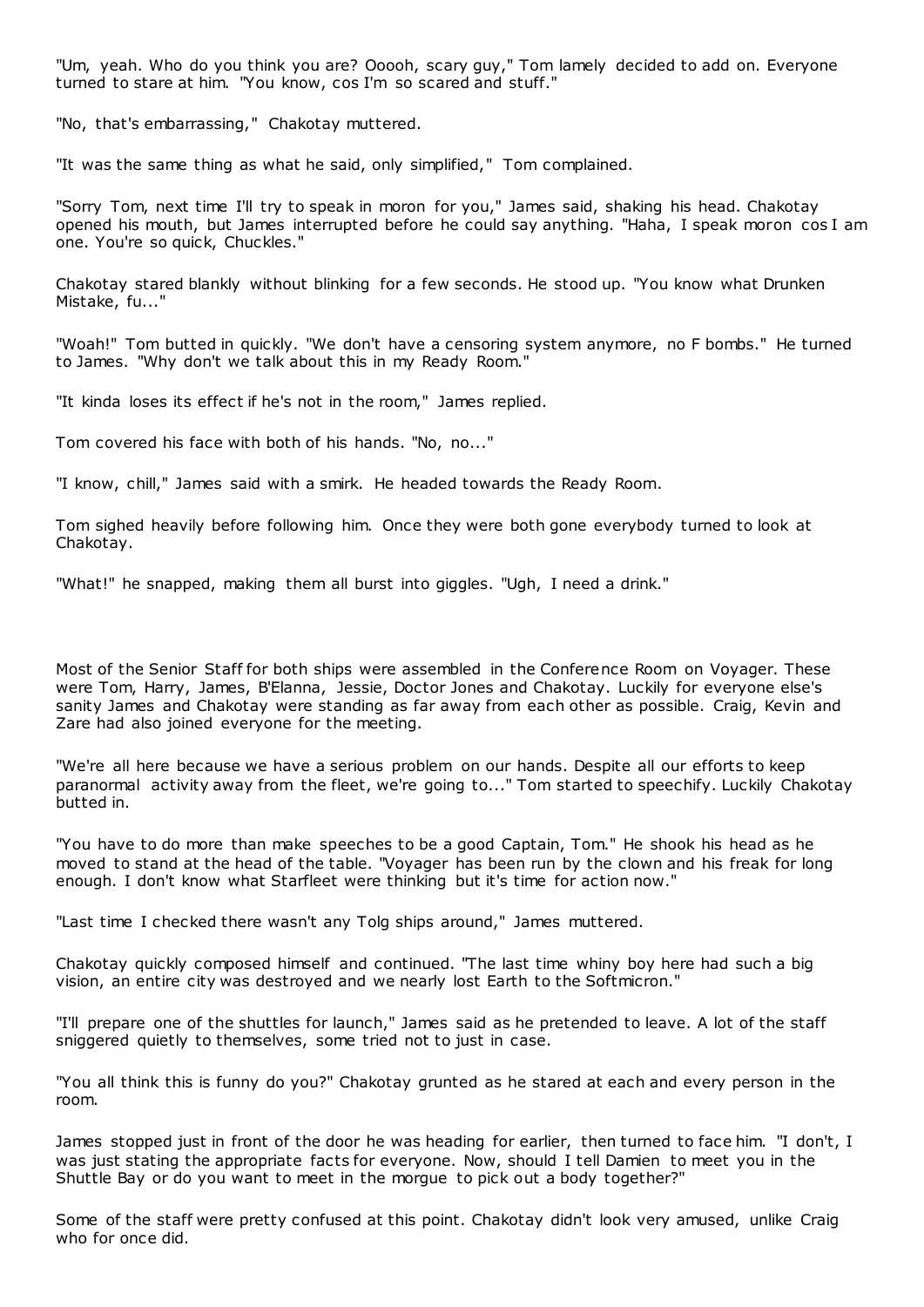"I thought you said no speeches anyway," Tom meekly said.

"Fine. As we don't know when this'll happen besides soon, we need a plan to thwart the demons attack that suits," Chakotay said. "What do we know?" Most of the staff didn't respond, they didn't have anything.

"All I saw was lots of demons on the bridge, coming out of nowhere. Jessie said something about 80% before she... well," James said.

"Oooh, you'd better watch your back, Jess," Kevin smirked.

Jessie rolled her eyes, groaning slightly. "Yes I get it. I get stabbed in the back, again! It's not funny, Kev."

"What really, in the back?" Kevin's eyes widened. "I was only joking. I turned off that program for weeks trying to hack it so I could bring her back. She was hot and I didn't even get a kiss. Though does CPR count?"

Tom climbed to his feet, staring blankly at the strange Slayer. "Enough! I don't want to hear another word about Final Fricking Fantasy, Kevin you're supposed to be banned from the holodeck." Kevin shrugged.

"Um, what about 80%?" B'Elanna questioned quickly, hopefully to change the subject.

"I don't know, I only heard her yell *80% so far*," James replied.

Jessie looked a little uncomfortable, "the part that got me was why Duncan was there too."

"Everyone also had melee weapons already, which is odd," James said.

Chakotay growled quietly. "Isn't it obvious? Now that we know about this we're going to be arming the crew."

"We are? Hot damn, I'll get myself a big sword," Kevin grinned, he turned to leave but Zare stopped him by grabbing his arm.

"Is that wise?" B'Elanna questioned. She looked at Kevin briefly, "on both accounts. Not everyone can fight that way, Starfleet don't train people to fence or swing axes, knives. Hand to hand maybe, but not everyone."

"Nobody in Starfleet is really ready to fight many demons," Harry commented.

"Well, why don't we train them?" Chakotay suggested, smirking slightly.

James groaned, "oh great."

Kevin perked up slightly, "actually that's not a bad idea. We'd obviously need more trainers though."

"Well surely you meathead Slayers can take care of that. There's four of you, one already training some idiots. Plus there's three shift schedules to divide up everyone," Chakotay said.

Tom leaned on the back of the chair he was standing behind. "Ok hang on..."

B'Elanna eased into the nearby chair, looking thoughtful. "Why don't we make it simple? Holodeck training session every day, no matter what shift you're on. Experienced people in one group, newbies interested in fighting in another, and one for people who don't really fight..."

"What exactly would the last ones do?" Harry questioned.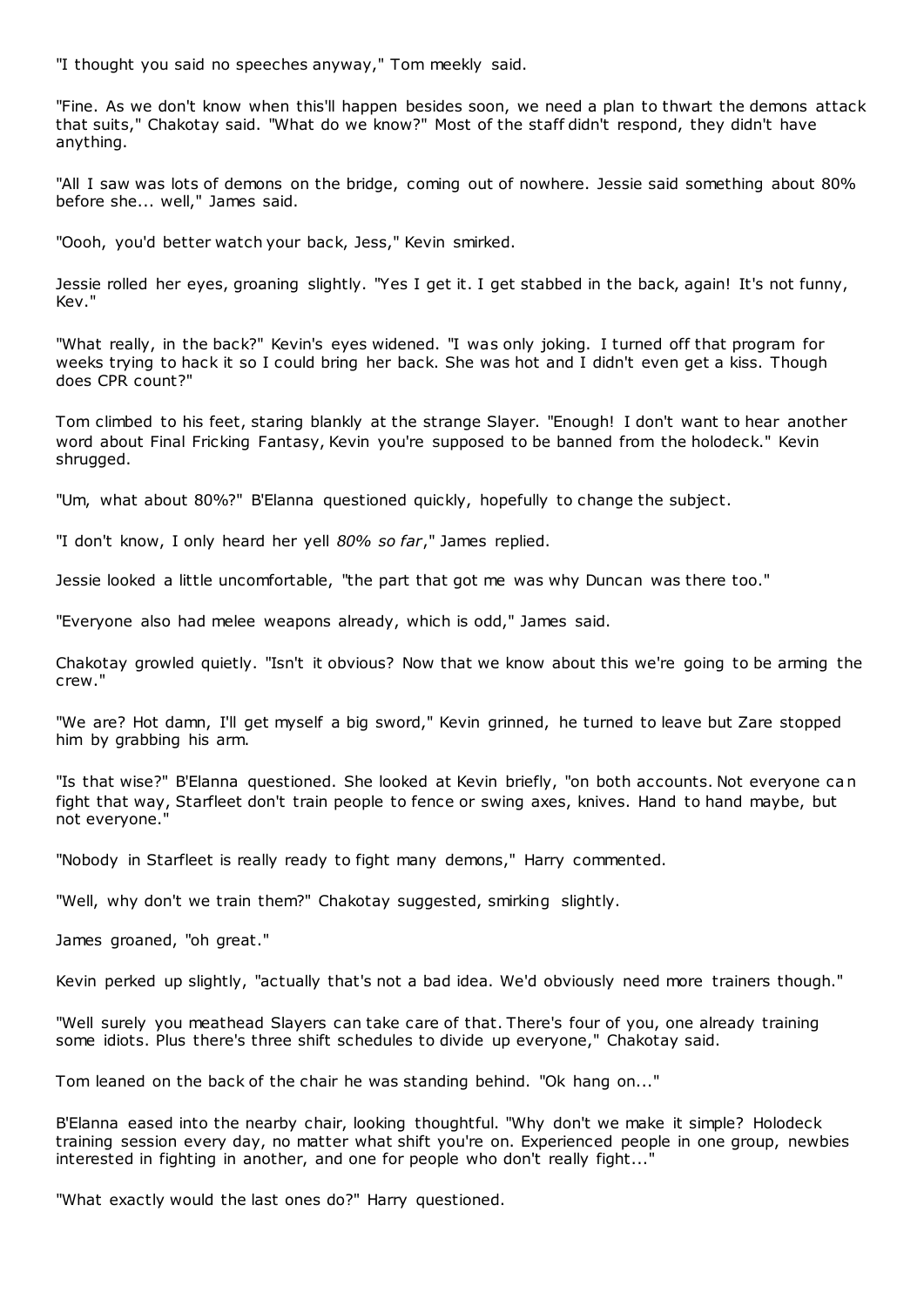"Probably self defence only, how to operate stations while avoiding attacks, the best way to get away," James replied. "It could work."

"Hang on though. Kevin, Ylara and me are supposed to train everyone, which'll probably mean extra work. Yet James does his usual thing," Zare said, folding her arms. "I assume those three groups are for us."

Kevin clicked his fingers, "score, Holodeck training."

"No," Tom groaned. "In past experience, we can safely assume these attacks will happen very soon. The simplest and quickest way is to tell everyone they need to report to the Holodeck, for Defence Training. We can't expect any of us normal folk to have an epic battle with a demon, right? We need survival tactics, like James mentioned. Daily."

"We need better than that, what if everyone on board shows up?" Harry asked.

"Well it'd be a first. It's not like this crew line up to get hurt and/or killed, at least voluntarily anyway," Tom commented.

"Great. My two biggest pains in my ass can work on the schedules," Chakotay said. Mostly everyone stared cluelessly at him. "My stepprat, and the idiot who thought he had a chance with my daughter."

Craig groaned and rolled his eyes. "Well I'd better do what the guy who's best friend is Damien says."

Tom pulled a little bag out of nowhere and started pulling hyposprays out of it. B'Elanna slapped the hand responsible, he pouted in her direction. "But I need them!"

"No, what did I tell you. No stress drugs!" she snapped.

"It keeps me calm," Tom whimpered. He looked up at Craig then James who, along with everyone else, were staring at him in amusement.

"Wait, what about the children during this attack?" Doctor Jones said in a worried tone. "We can't expect them to turn up to Defence Training."

"Not inviting them to the bridge is one idea," Jessie replied.

James sighed, briefly looking at Tom who looked like he was struggling to breathe. "That's ok. They'll be safe on the Leda."

"You know this, how?" Chakotay asked in a bored tone.

"Miss Ylara has been having visions as well," Doctor Jones chimed in. "She did say that during one, people were evacuating to it."

"Nice of her to tell us," Harry muttered.

Chakotay snorted, "what do you expect of the little brat?"

James glanced at him, "hissy fits, throwing toys out of the pram, digging up people's graves. The usual." A few people sniggered to themselves.

Chakotay didn't respond, he got up and stormed out of the room. Everyone else relaxed a little.

Tom's sigh in relief was loud enough to be heard outside. "Ok, so is it agreed? Everyone gets some training from the Slayers, daily. Now we just need to discuss what to do when this attack happens."

"Panic?" Harry commented.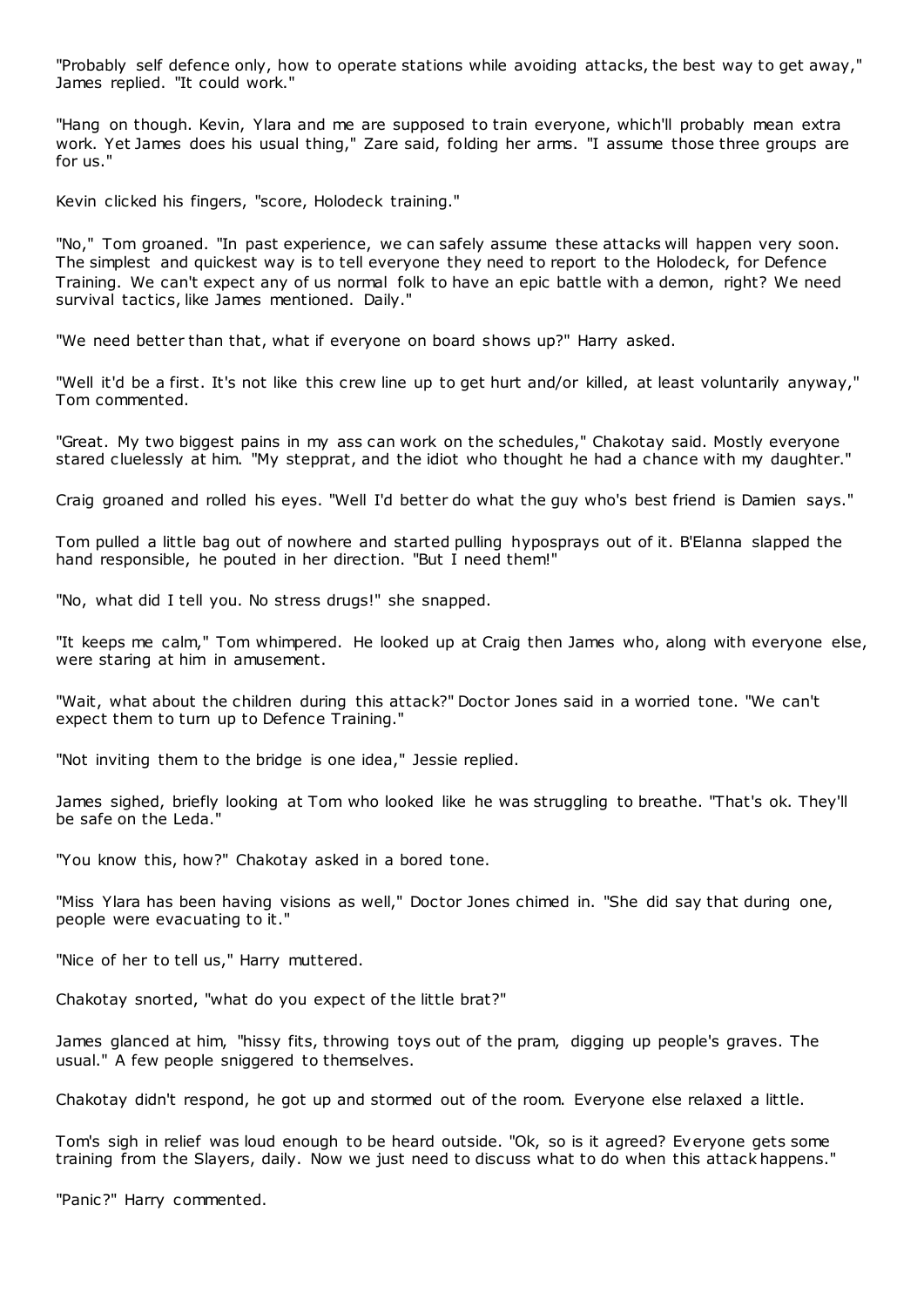"No, well yes, but something more detailed than that. Harry, as your ship will be demon free..." Tom said.

"Actually, about that," Jessie piped up. Tom looked over at her. "I have a really bad idea about it."

Harry squirmed in his seat, "oh dear."

### **The Security Office:**

A shadow cast over the desk. James only looked up with his eyes, he quickly rolled them before sitting back in the chair. "What?"

Li'Chin adjusted his glasses then put them back on. "I was probably the last to hear about this upcoming demon attack, anyhow it means we'll have to put forward the survival courses."

"What survival courses?" James muttered as his eyes went back to the computer.

"I told you twice already. Simply put, the trainees are taken to a remote barren planet. With their teacher of course. They're left for two days and are taught to survive," Li'Chin replied.

"Great, have a nice trip," James said.

Li'Chin backed off a few steps just so he was out of arms reach. "I'm not the teacher for this."

"Hell no," James snapped. "I'm busy, plus I can't just leave Jess with the kids."

"Why not? Rumour has it she left you to look after them numerous times," Li'Chin said.

"Not for two days straight. She'd never agree to this," James said.

Li'Chin seemed puzzled, "so? Your wife isn't the boss of you, is she?"

"A lot of guys would say no to that, but their wife isn't Jessie," James replied.

Tom chirped in from the doorway, "or B'Elanna." He stepped forward to allow the door to close. "Usually if she doesn't get her own way, it's either a slap, punch, no touching and/or no Holodeck. Whenever Miral's around I'm guaranteed a kick or punch."

James smirked at him, "no touching?"

Tom just blinked, "oh you're kidding. Don't tell me B'Elanna's the only one who punishes like that. God, the humanity!" He collapsed stroppily into the chair opposite James.

"Well Jess has threatened that, it's the only reason her newly found brother is unharmed," he said.

Tom scoffed, "ugh, I replicate her the wrong meal accidentally, she'll ban me for two weeks. One time I wasn't even allowed in the bedroom."

"This is really interesting and all, but I think we need to get back two the trainee issue," Li'Chin sighed.

"I thought we were done, I'm not going. Besides it's pointless, they might not even survive this demon slaughter to get trapped on a planet for real," James said.

Tom put up his hand with a clueless expression on his face. "Question?"

"It's in case trainees lose a game and they're trapped on a planet," Li'Chin explained for him.

"But you're trapping them on a baron planet, that would never happen," James said.

Li'Chin blinked a few times, for once speechless. "Well."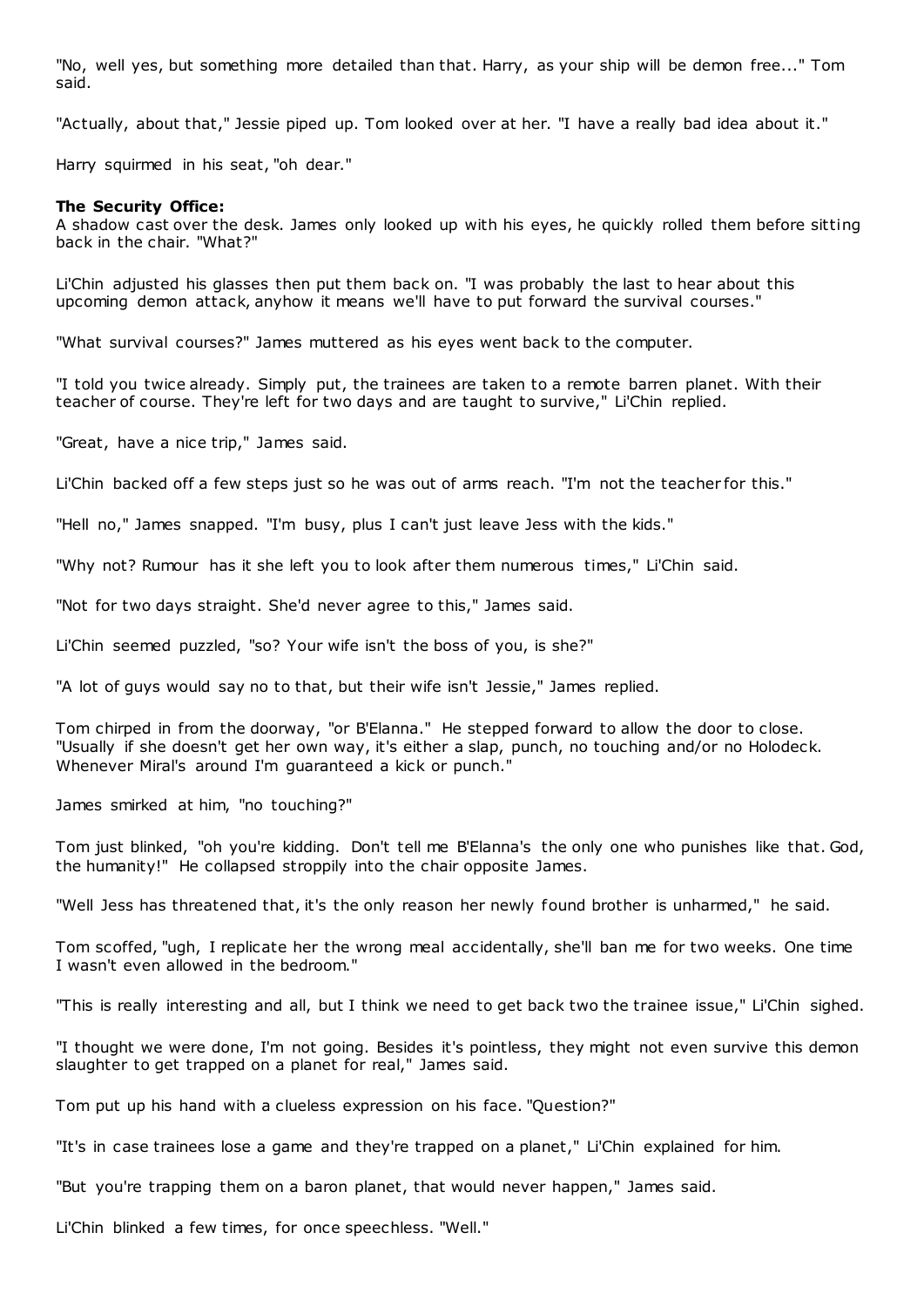"They could get transport from their Game drop off, and it could crash on a baron one," Tom suggested.

Li'Chin clapped his hands loudly, startling Tom. "Yes! I mean, yes exactly."

James rolled his eyes. "It doesn't matter anyway. You could teach them that. I don't know survival stuff."

"Yes he's an expert on dying," Tom commented.

"I highly doubt he's died from starvation or dehydration," Li'Chin muttered. "I think not."

"Look I don't get trapped on a baron planets often. The only time we had technology and stuff given to us. You teach, I stay ok," James said.

Tom shrugged his shoulders. "What about the desert?"

"Ok fine, I'll teach the trainees how to raise the cursed dead," James muttered.

"Well it'll give them something to slay," Tom said.

Li'Chin seemed lost for words yet again, he could only stare blankly at the pair.

James did the same to Tom, "can I help you with something Tom, or did you just come here to be my daily ass pain?"

"Oh, yeah. You've got some newbies who asked for extra training. What time's your Slayer training slot?" Tom questioned.

"My slot is the same as before," James replied.

"Fine, fine. When's that?" Tom said.

"Morning," James groaned in response.

"One more thing. Kevin needs replacing and sent to a Final Fantasy addict clinic , plus Ylara tried to choke one of the guys. She claims it was a scare tactic ," Tom said.

"That's two things," James commented.

"Who cares?" Tom whined

"I do. What do you expect me to do about... oh hang on," James muttered. He turned his chair around to face the shelf behind him. "I've got my magic healing wand right here somewhere."

Tom rolled his eyes. "Your wife will be mad that you stole it. She uses it to fix her hair. Now can we be serious?"

"I was in a way," James said.

"Look you're the senior Slayer, I suppose..." Tom said. James narrowed his eyes and was about to interrupt him. "Higher ranked, not aged, plus Security guy. It's your job to sort it."

"Nobody can cure Kevin. And if all Ylara's done is try to choke someone during training, then that just means she's getting better," James said.

"At least Lena just punched you," Tom said quietly to Li'Chin.

"Ok so you want me to fix that too?" James said.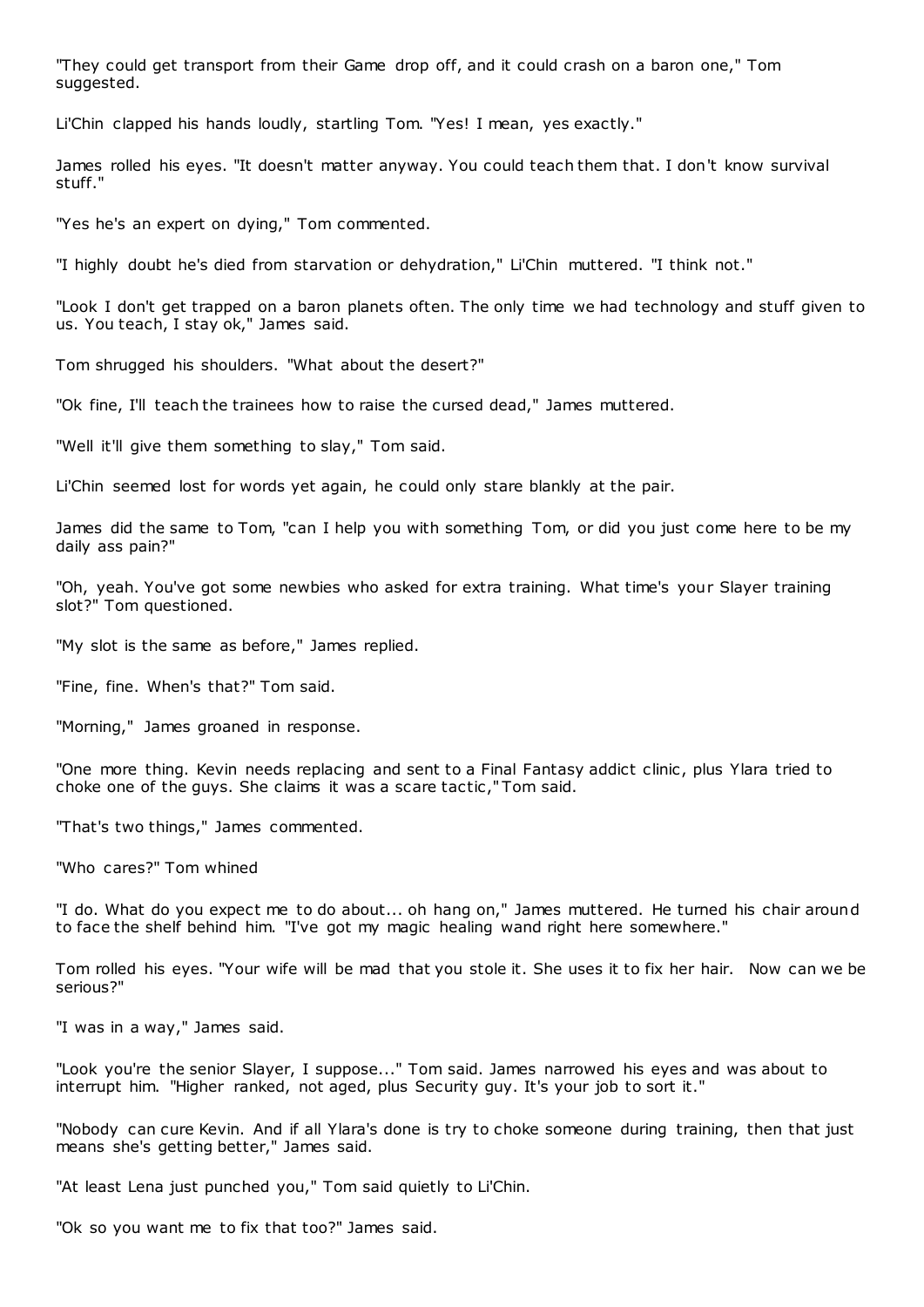Tom casually nodded his head, "at least then Chakotay would be saner."

"All right Tom, I'll swap Ylara for Lena, just for you," James muttered as he turned back to the computer.

"Wow sarcasm overload today," Tom smiled cheekily. "I feel so special."

"Mr Stuart!" Li'Chin timidly yelled, if that's possible, it was more like a loud squeak.

Tom laughed behind his hand while James just smirked, he tried to suppress it as he looked up at Li'Chin with fake fear in his eyes. "Yes sir?"

"This is very important. We need these trainees in tip top fighting shape, I sense something huge is coming, something dangerous," Li'Chin said in one of those fake over dramatic voices.

"Really!?" James pretended to be shocked. "Why do you think the entire crew are being forced into training sessions? Do you think I get some strange kick out of making everyone train for my own personal entertainment?"

"Ylara too, you're both in on it," Tom added on. "It was her idea wasn't it?"

Li'Chin seemed to be immune to embarrassment, or he just chose to ignore them both. "Mr Wesley and I both see the signs, this area just smells of death."

"We're in space," Tom muttered.

Li'Chin pulled the glasses off his head, giving them an unneeded clean. "Metaphorically Mr Paris, obviously."

"Obviously," James imitated him. "Which begs the question, why are we still here?"

"Don't..." Tom grunted, shaking his head. "Get me started. We'll be going back to the asteroid field soon enough, the metals and other junk in it could help us out. You don't want to miss your chance to mine some metal to make another overcompensating weapon."

"Uh Tom, I've used knives most of my life and one big sword. Suddenly..." James muttered.

"Wow, getting a little defensive aren't we?" Tom smirked at him. "I'll leave it if you tell me what's the point in lugging around a big sword, when knives get the job done for you?"

"I've used swords before in longer fights, knives are great for quick one on one battles. The vision showed a lot of demons with swords, fire with fire, get my drift?" James replied, shaking his head.

"Ok, but it's still oversized," Tom said, smiling cheekily. "Do I need to put you in that clinic too?"

"I've never touched that program, so no," James said.

Li'Chin sighed, "so about the trainee exercises."

"What if the demons attack while I'm gone, which is guaranteed to happen," James questioned.

"Ah," Li'Chin smiled like he just won the argument. "Mr Wesley and I believe that this demon attack I've still only just found about, is linked to the danger we prophesied." Tom and James stared at him blankly. "I really should be kept in the loop."

"Well why, you two obviously can find this stuff out yourself," Tom mumbled.

Li'Chin settled himself down on the edge of the desk, not noticing the glare James was giving him. "This impending disaster is of a more grand scale, it goes much further than just these measly ships."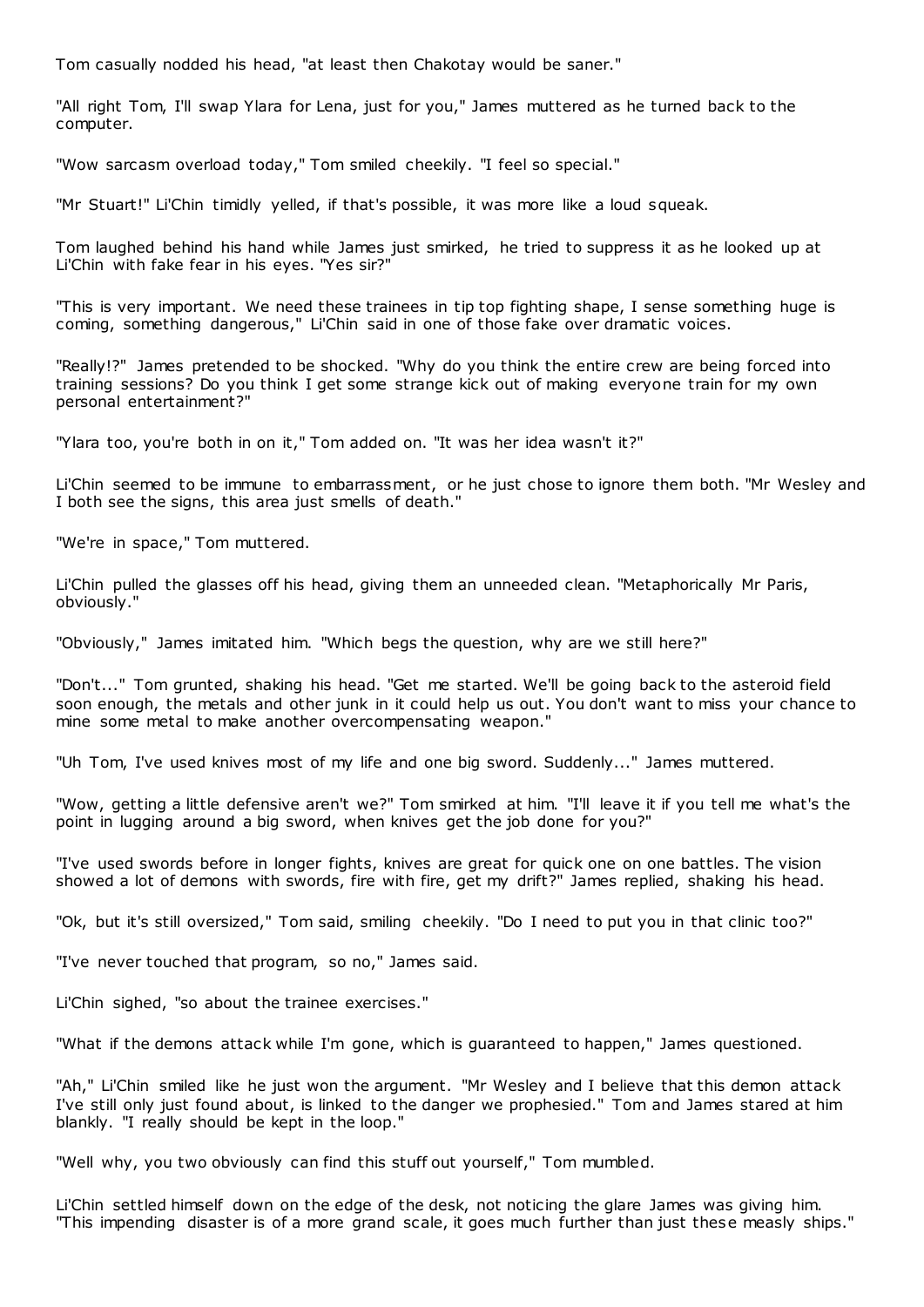"Ookay, two things," James said as he climbed out of his chair. A tiny nudge sent Li'Chin flying onto the floor. "One. Don't ever sit on my desk. Two. Stop being cryptic and annoying, get to the point."

"Maybe you should have said that first, then pushed him off the desk," Tom laughed.

Li'Chin climbed to his feet, brushing invisible dirt off his pants. He then fixed his crooked glasses. "How rude." He noticed them staring at him yet again. "Ok from what we have put together from our own little visions and information, and of course our feelings..."

Both men muttered sarcastically, "of course."

He ignored them and continued. "Something is here, with us. It causes death and destruction." They both groaned again. "What?"

"Are you capable of explaining things properly?" James asked impatiently.

Li'Chin sighed, "I don't know for certain. All we do know is that whatever is coming for us, lead us right here and they have a much bigger objective."

"What here here, as in this area or the quadrant itself?" Tom questioned. "If it's the former I'm so going to question Kevin."

"That I do not know," Li'Chin responded. "Most likely just here here, we didn't get any feelings or visions until we entered that nebula."

"So what about James and Ylara's visions?" Tom questioned. "What makes you think their thing is linked to this?"

"This area stinks of death," Li'Chin said.

"You've said that already," James muttered. "I still don't see any reason to send the trainees off, with me, when we could still get attacked."

"We are ok for the time being, that I know," Li'Chin said. "At the moment, we're not a threat."

"We're not a threat!" Tom snapped. "We're very close to teaching the kids sword or knife fighting." James frowned in his direction, "not really, but Kevin got Annika swinging a samurai sword around like a swish kebab, heck Jessie knows how to use a sword. My god she was lethal without it."

"Only melee weapons I see," Li'Chin said.

"Phasers don't generally work on demons. They can at least stun them," James replied. "Now to help get that image of Annika swinging a sword around out of my head, why can't you or Mr Wesley take the trainees?"

"Well they won't be as safe, now will they?" Li'Chin replied, ignoring Tom giggling into his hand.

"I'll think about it, if it's only a few hours next week or something, I might do it," James said.

"Well I would have preferred a two da..." Li'Chin giddily said, he trailed off when he got another glare. "A few hours yes, maybe."

"I'd suggest the holodecks for this trip, but it's in use 24/7 and it's probably more dangerous than a shuttle mission," Tom said, pulling a face. "That's saying a lot."

"Ok Tom, you're still here," James commented.

Tom stared down at himself, then looked around. "Are you sure?" His eyes widened in horror, "oh my god, sarcasm, I have anger issues. Oh god, I said bloody earlier." He pointed his finger at James, "I'm turning into you!"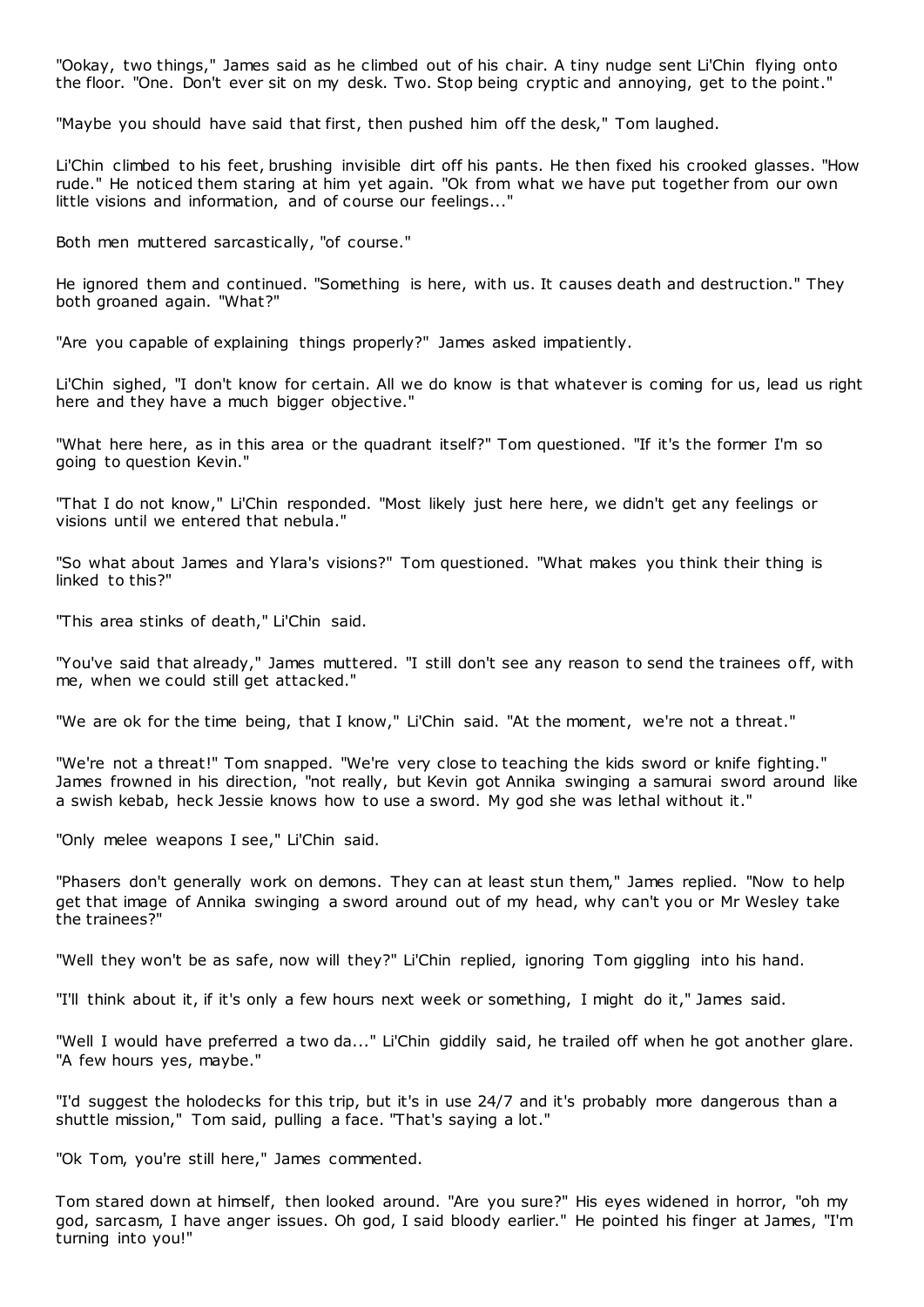"Great, take the trainees out for me," James smiled smugly.

Tom muttered to himself, he turned to leave. "No way, don't forget to check in with me later." Li'Chin perked up, smiling expectantly. "Not you."

"Oh," Li'Chin sighed in disappointment. Tom walked out, still muttering to himself.

James sighed as well, then glanced at Li'Chin like he was hinting for something. Li'Chin didn't notice, and just remained where he was. James cleared his throat, still nothing. After an eye roll he yelled, "get out of my office!" The watcher jumped out of his skin.

"Ok ok jeez, someone should really teach you some manners," he rambled. "Let me know when you decide." He walked out, still shaking like a leaf.

# **The Bridge:**

"It's all clear Lieutenant," the Security guy on the viewscreen said, not looking at least bit guilty for accusing them. "Your people don't have any of the material that caused the bombing. If you encounter the terrorists again...'

"Hang on, I don't hear an apology anywhere in there," Chakotay butted in.

"Kadin Station out," the alien stuttered, the viewscreen changed back.

Tom rolled his eyes, "have you ever thought about removing that Tolg junk from your face? It's scaring everyone."

"You mean you, no can do," Chakotay replied.

Tom sighed, "is the Flyer ready?"

Jodie nodded, "no, the group were waiting for confirmation that we're innocent."

Jessie groaned from her station, "this is the worst idea ever."

Tom chose to ignore her for the time being, "ok give them the message. Is Harry ready?"

"Not yet," Jessie answered.

# **The Security Office:**

Li'Chin and Wesley had gathered some of the trainees around the seating area, each one of them held a bag. Ylara stood nearby, leaning against the wall.

James walked in, eyeing each person in the room suspiciously. "What's going on?"

"We were waiting for you, now let's head for the shuttle bay," Wesley said.

"Hang on, I never agreed. I said I'd think about it," James grumbled.

Li'Chin skipped forward, and I mean literally too, to stand directly in front of him. "Ylara has some interesting information."

Ylara rolled her eyes, "he already knows."

"You told them," James said, rolling his eyes. He went over to stand nearby her. "You do realise when you get interesting information like that, you keep it to yourself around watchers?"

Ylara sighed, she folded her arms to stand her ground. "Why are you so against training them anyway? We're training everyone else."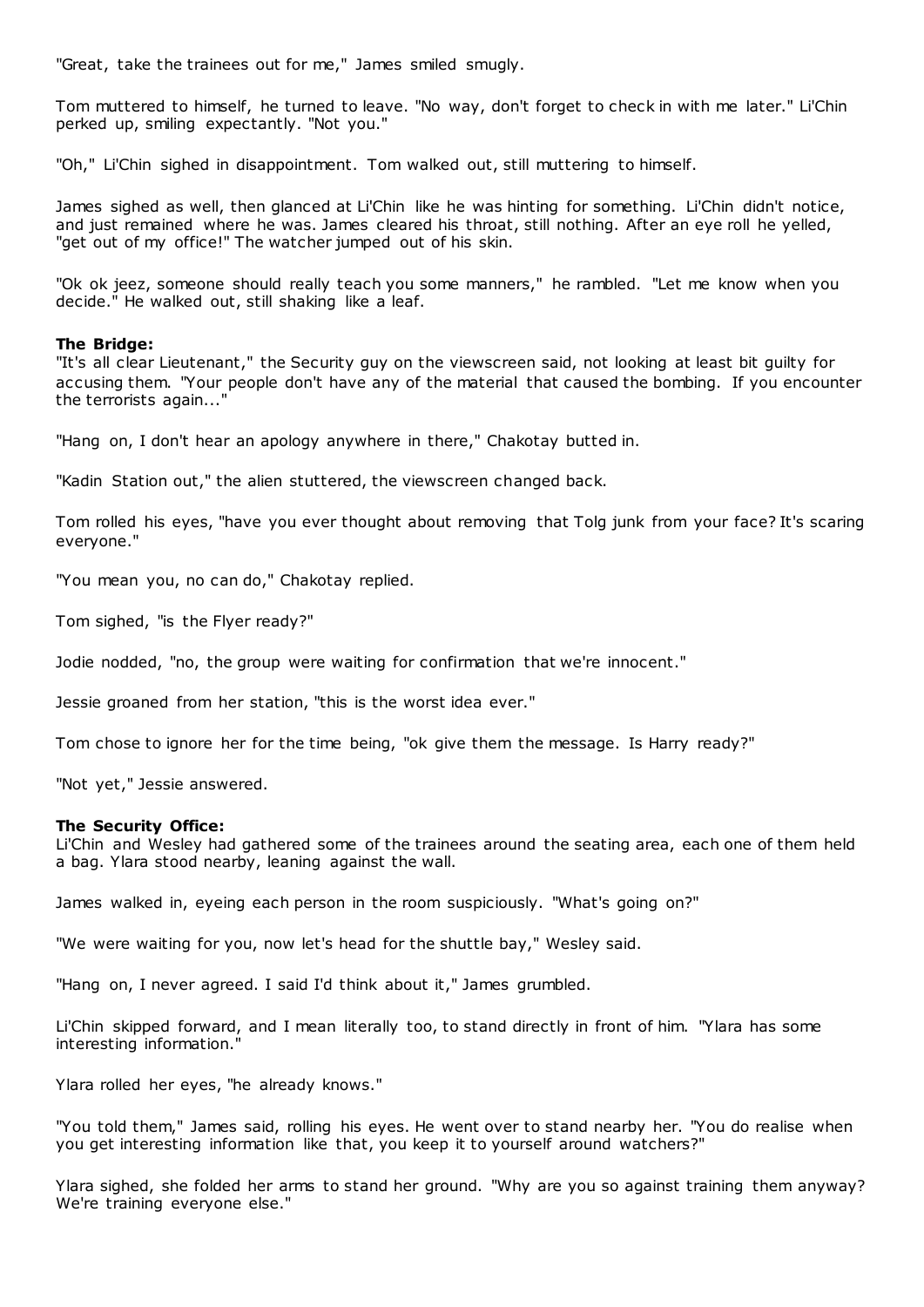"I'm not, I just don't want to risk leaving right now," James replied.

"Uh," Nathan raised his hand. "I wasn't fully listening, James' voice makes me sleepy." James narrowed his eyes in his direction. "What about the station, you left when you were supposed to be training us."

"Oh yes how selfish of me. The replicators have been mostly worn out from weapons being created, I went over there to find more," James groaned.

"You're going, Mr Stuart," Li'Chin cheerfully added on. He found a sword in his face only a second later. "Um, but it's up to you."

"Why is it so important that I go?" James questioned.

"Well um. Mr Wesley?" Li'Chin squeaked.

"You have the most experience, it would be more fitting," Wesley replied.

"How do you know, what about her?" James questioned.

Ylara sighed, "I already told them none of us can go, what's the point?"

"Yeah, now's not the time. If it's just for a few hours and it's after this demon attack, I'm all for it. Not now," James groaned.

"They need it now," Wesley almost snapped. "Something's coming, and they will be killed if they don't learn how to survive in the field."

"Fine I get that, but what about the rest of the crew?" James said. "I don't see why they can't train with everyone else until this is over."

"You couldn't possibly protect everyone even if you were here," Wesley replied. "I know that your wife is more than competent enough to look after the kids. That's what you're really worried about."

"I think I have a good right to be worried as in my vision she was killed," James muttered.

"Visions aren't usually accurate," Ylara remarked.

"No but when it comes to stuff like that, they usually are," James said. "I'd rather not take the chance."

"Yes but that'll make both you and her train quite a bit, chances are she didn't train at all in that version of events. You don't know," Wesley said. "What we need to worry about is not even to do with Voyager, I'm sure Li'Chin mentioned that."

"He said it was related," James said.

"Yes, but what we sense happens first. Like Miss Ylara told us, Voyager isn't even in the place where it happens," Li'Chin stuttered. "Can you put the sword down."

"I hope you guys realise you're both targets if events play out as I saw them," James said, lowering the sword.

"So you're going?" Ylara questioned.

"No, I just like to threaten," James replied. The watchers tried to put their stern faces on. "If you want someone to teach them, that we can spare, ask Craig."

*"The Delta Flyer Mark... um whatever number it's up to now is ready for you. Shuttle Bay One."*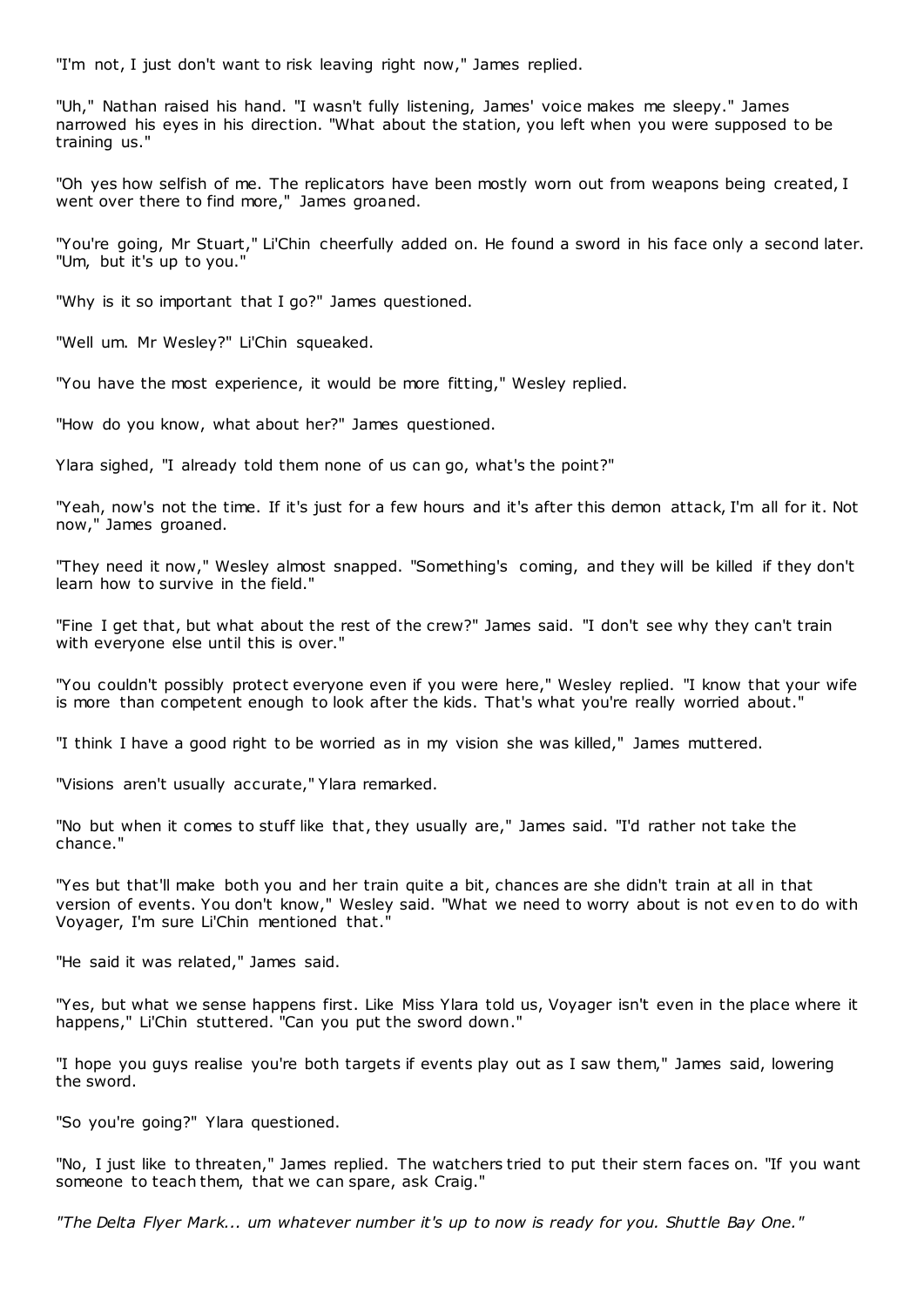"Craig?" Ylara raised an eyebrow.

Wesley sighed, he tapped his commbadge. "Standby."

"He seems to know how to fight now, more or less," James explained.

"He's not going to care enough to do something like this," Ylara said.

"How is that any different from James doing it?" Nathan commented.

James shrugged, "exactly." He walked over to his desk to pick up a large bag, then turned back to leave. "Have fun."

Ylara frowned as the door opened for him, she spotted something small run passed the door. James looked after her, but didn't see it. He left anyway.

"But..." Li'Chin stuttered. "Ylara, maybe..."

Ylara meanwhile headed outside, immediately spotting Snugglebumps hopping about near the doorway.

"What on earth are you?" Her hand reached out and picked it up by the scruff of the neck. It wriggled in her grip.

Damien appeared around the corner, "hey, get off my baby!"

"Is this what your kind looks like as infants?" Ylara questioned, pulling a face. "Who'd sleep with you willingly?"

"No no," Damien muttered, holding his hands out. "That's my Snugglebumps, my slave. Give her back."

Ylara tried to hold back a giggle. "I can't count how many things was wrong with that entire sentence."

"Well they never did teach maths to you people, now give her back," Damien grumbled. "You'll be sorry if you don't."

"Sure," Ylara smiled, dropping the rabbit onto the floor. It ran away around the corner.

"Look what you did, you're on my list," Damien snapped, he ran after it.

"Which one?" Ylara sighed.

Chakotay paced the Ready Room, with his eyes darting around like he was hunting for something. Tom sat on the edge of his desk, clutching it tightly. He spoke finally. "So you understand that you can't come on this ship anymore." Chakotay's eyes shot at him. "Cos you know, cause of the thing? Safety thing."

"Mine, or yours?"

"Yours," Tom quickly swallowed the lump in his throat. "Two Slayers, a witch, and a... Craig I guess, hate you. Besides um..." Chakotay soon closed the gap in between them, staring down at him coldly. "Everyone's saying you and Damien..."

"If you finish that sentence I'll do the same to you."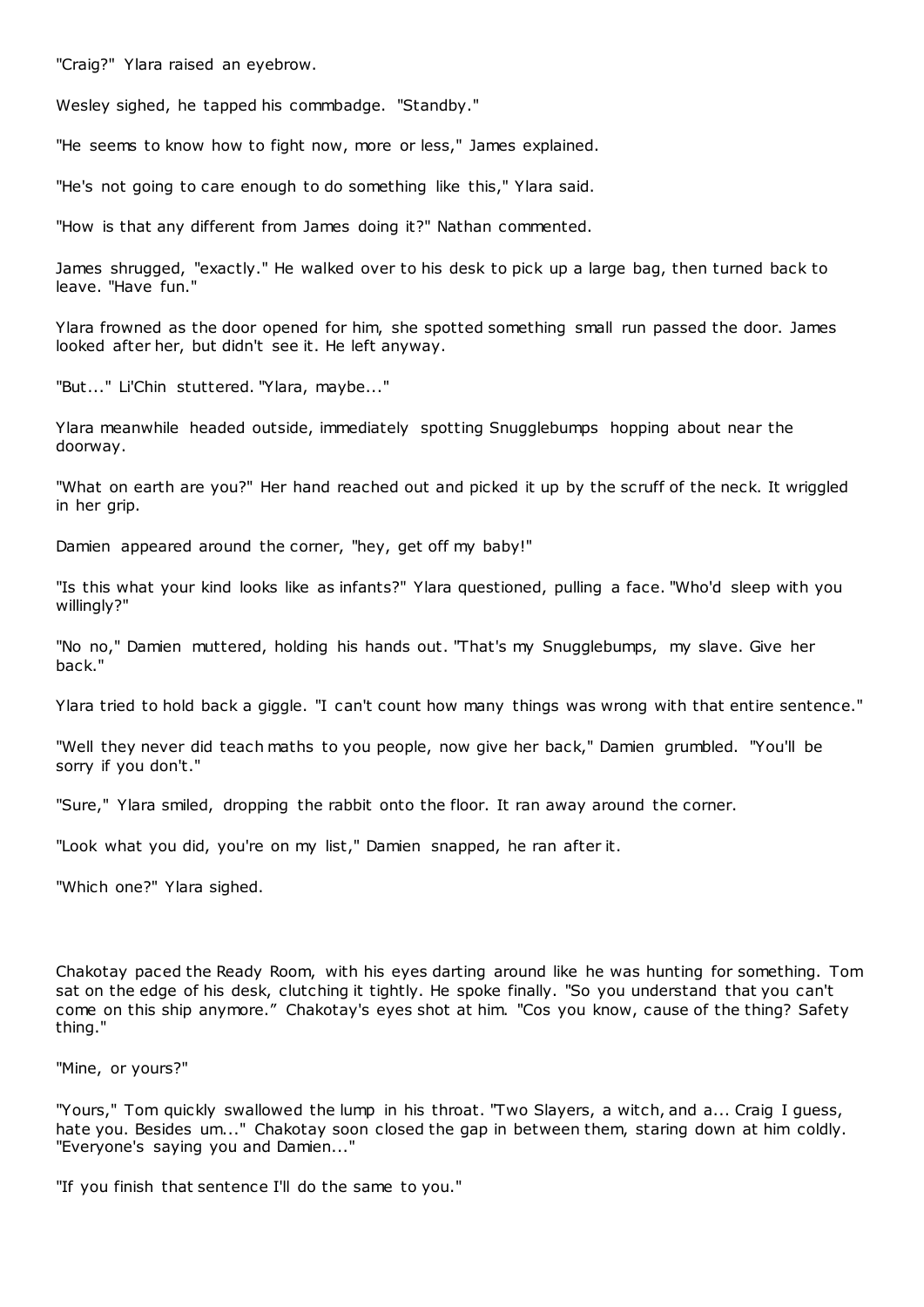"Right," Tom squeaked. He tried to clear his throat to stop his voice betraying him again. "Why are you so bothered about taking Voyager off me? You didn't seem so eager to take over two years ago, when... that thing happened."

"Haven't you wondered why they were so eager to get you and the other circus freaks on this mission?" Chakotay avoided the question. He looked vacantly around. "Starfleet must have been as sick of you as I was. I can't think why else you and James the Parent Slayer would be picked to lead it."

"You know. I think you're just being avoidy on the whole Janeway thing."

Chakotay grabbed his arm to drag him to the door. "Out."

"This is my office," Tom protested.

"Not anymore," Chakotay groaned as he pushed him through the door. The door closed behind him.

Unknown to him a figure was now sitting in the chair behind the desk. A pair of legs swung on top of the desk.

"How come he got the gig, cracker prize?"

"Hmm possibly," Chakotay muttered. His eyes widened, he turned around to face the desk.

The figure almost jumped out of her seat, she settled for placing a hand on her chest.

"What, what happened to you?" she asked.

"What are you doing here?" Chakotay asked at the same time.

He shook it off quicker. "Kiara, when did you get back?" His face frowned as he noticed the horrified look on the familiar girl's face. "Oh, right. This could take some explaining."

She quickly climbed out of the seat. "You look dead, and Borgy."

"At least you're looking good. You've grown."

"Don't give me the granddad remark," Kiara grumbled. She tried to close the gap between them, but Chakotay stepped back a bit. "What happened?"

He sighed, "I take it Q kept you out of the loop. Probably a good idea. This'll be awkward."

"You look like the Tolg got you, why the awkward?"

"Well that story is a little... well it's more complicated than that. Why don't we find you somewhere to stay. I hear the Leda has some room opening up."

Kiara folded her arms defiantly. "Nah uh. Why is Tom in charge instead of you and Mum? Why is you being a Tolg a long story? Huh?"

For once Chakotay looked really worried. "I don't know about the first one. Look um, you're finished your training, aren't you?"

"Fine!" Kiara rolled her eyes. "I'll ask Lena." She marched out.

"No!" Chakotay snapped as he quickly followed her.

Everyone on the Bridge turned their heads to look over at the new arrival.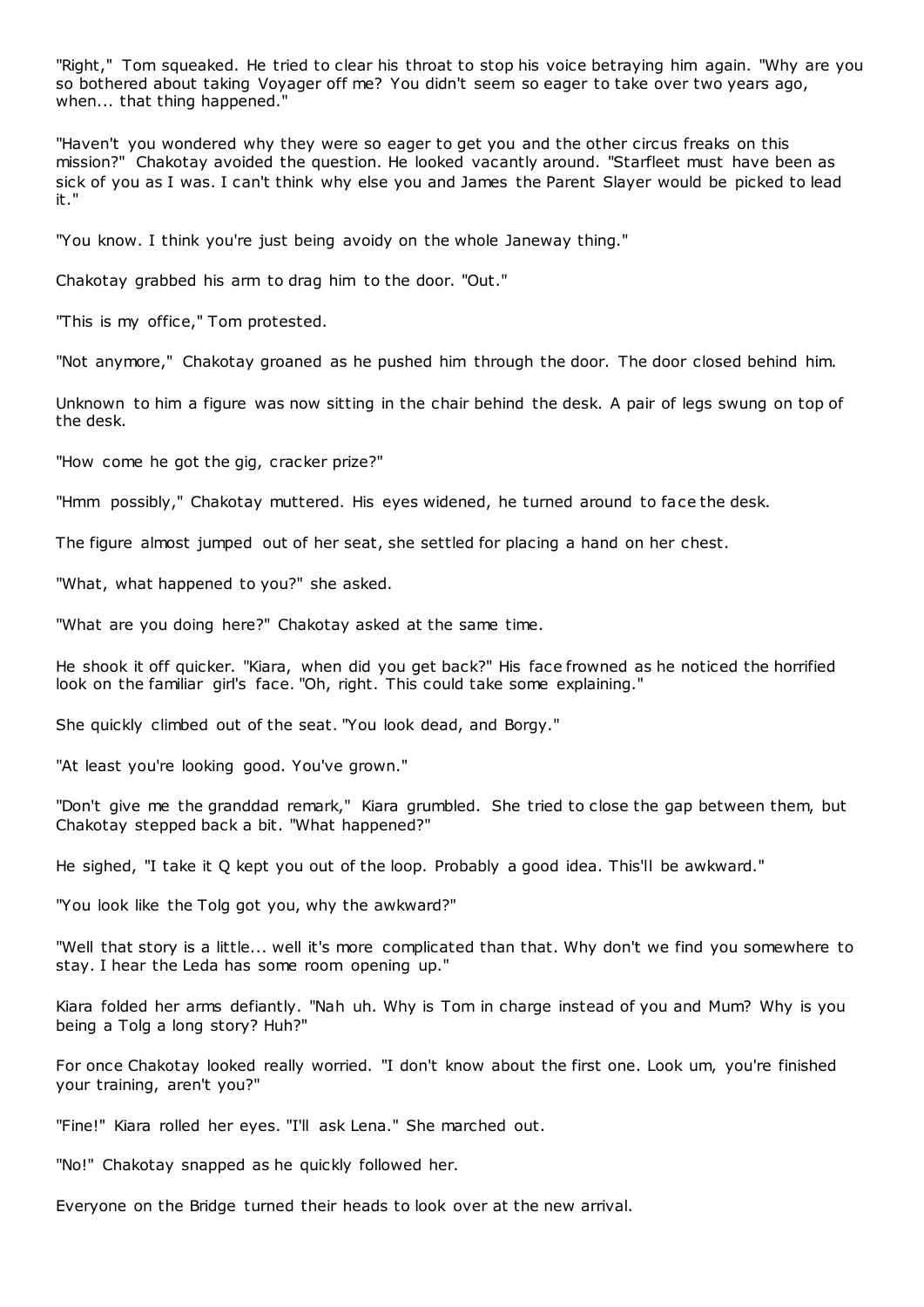"Wow, look who's back," Tom grinned. His face fell when he caught sight of Chakotay's face.

Jessie stepped out from her station. "Kiara?"

"Yep," Kiara mumbled. "You're not a zombie Borg, are you?"

Jessie pulled a face, "no. Um, how's things?"

"Confusing," was the answer.

"Yeah, that's a sign of settling in," Tom mumbled.

Kiara put her hands on her hips, "ok something's going on. Where's Janeway?" Everyone's face fell. "Huh, come on. Out with it!"

"Maybe you should sit down first," Tom suggested.

Jessie threw him a glare, then looked back at Kiara. "She's not he..."

Chakotay interrupted her, "I think she should hear this from family, don't you? Come back inside."

Kiara caught the disturbed look on Jessie's face, the colour in her own faded. "What happened to her? Please, I need to know." With tears in her eyes she turned back to her grandfather. "I'd rather not upset Lena by asking her, so please."

Chakotay closed his eyes, "in private, I'll tell you."

"I don't think that's a good idea," Jessie said. "I don't want you getting the wrong story."

"What? The truth is the truth," Chakotay snapped, passing her a cold stare. Kiara caught it, her eyes widened. She gave him a slap on the arm.

"What's wrong with you!" she screeched. "You're different, creepy even." She looked in Jessie's direction. "Jess, what happened to mum, I mean grandma?"

"She's just covering 'cos her psycho husband murdered her," Chakotay butted in.

"What?"

"Don't!" Jessie snapped. "How dare you!"

"Yes, yes," Chakotay groaned. "You only care about who you're sleeping with. Leave it alone."

"No! Your granddaughter comes home, and you act like this. She deserves the truth, not to be scared witless," Jessie scolded.

"She's got a point," Tom piped up.

"But..." Chakotay sighed, feeling deflated. He turned to Kiara, who's traumatised face made his cold exterior melt a little. "I'm sorry. I've not been myself lately."

"She knows that," Jessie mumbled.

"Maybe someone else can..." Chakotay stammered. Kiara stared at him expectantly, a few tears rolling down her cheek. "I don't think... Maybe we could go back in the Ready Room."

"Jess, did James do it?" Kiara asked without moving her stare away.

"No," Jessie replied.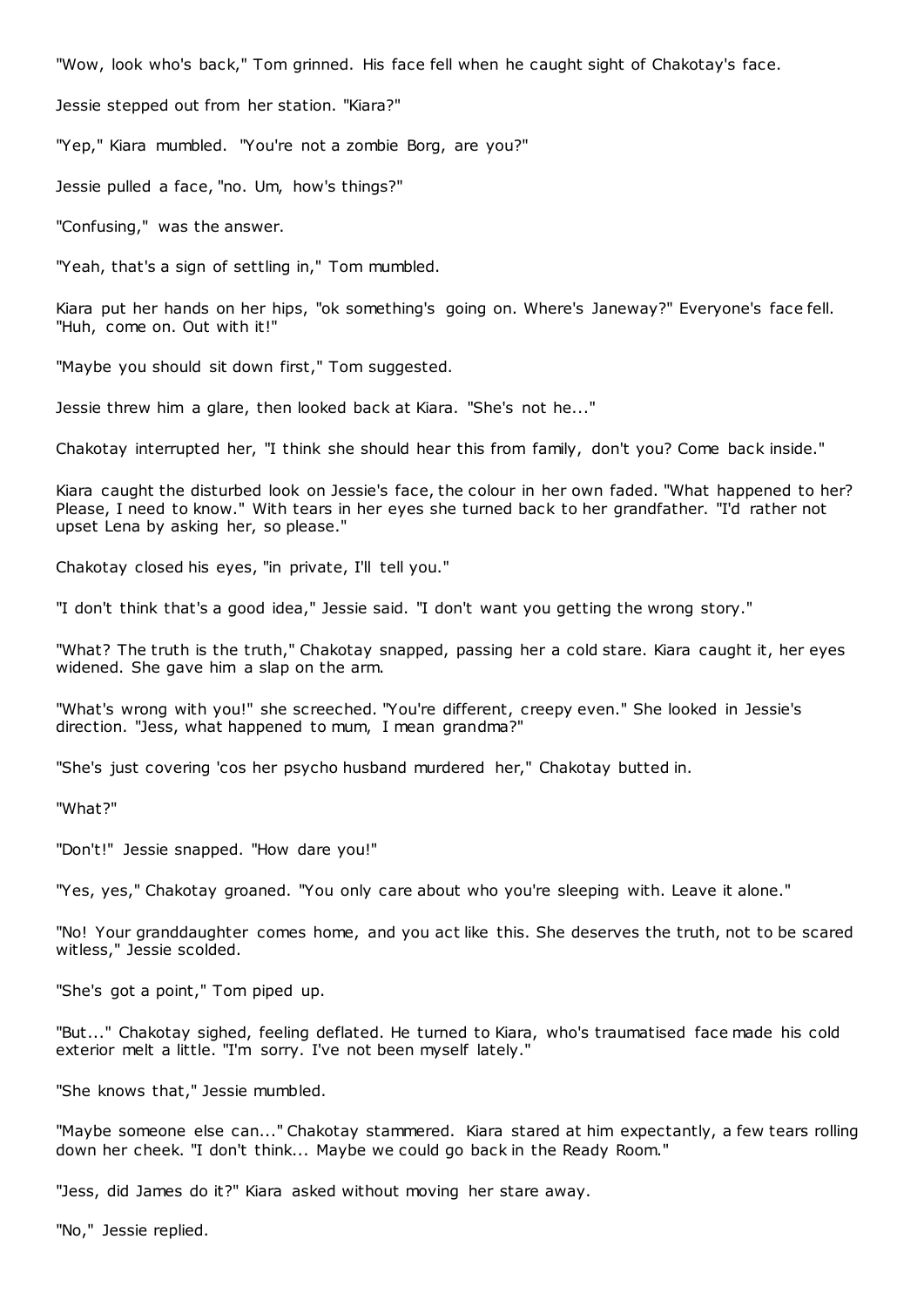"I figured," Kiara mumbled. "Then what happened? I don't want to ask Lena. This isn't how I want to see her again."

"Oh god," Jessie whispered to herself. She closed her eyes. Everyone else did something similar.

"Vampires," Chakotay quietly answered. "I'm sorry, this is just an..."

"Awkward situation, whatever," Kiara sniffled. Jessie stepped closer but she backed away from her. "Please don't. This can't be happening."

Everyone else in the room felt very uncomfortable. Even Tom had fallen deafly silent.

"Kiara, sweetheart, I think we..." Chakotay started to say.

"Don't sweetheart me! Mum's dead, you're a grouchy ex Tolg, Tom's the Captain, and something furry is crawling near my leg!"

Jessie's eyes widened. The next thing everyone else knew she was gone, and the Conference Room door swooshed closed.

"Ha! Still funny," Damien laughed from the turbolift. He knelt down, "Snuggley, back here. Now." The rabbit seemed to chase after Jessie instead. "That's good too." He looked up, frowning at Kiara. "Oh, Q Girl's back. This I'm going to need popcorn for. Hang on." He ran after his pet.

"He's here, and allowed on the bridge?" Kiara stuttered. "God, this is like some horror film. Or at least a spoof of a one. Can it get worse?"

Everyone looked uneasy.

"Get that thing away from me!" Jessie snapped. She climbed onto a chair as the rabbit followed, and sniffed at her.

Damien smiled deviously, "don't be so whiny. The chair can hold your pregnant ass for the moment, so no problem."

Jessie glared at him. The chair in front of her was pushed, hard, towards him. It knocked him flying to the ground. She smiled smugly until she notic ed the rabbit had managed to get on the table, and was mere centimetres away from her. "Holy crap, how!?"

Damien climbed back up in time to watch her push the chair nearer to the window. He rushed over to scoop Snugglebumps up.

"So, has anyone introduced Y'Annoying to Mini Q yet? I don't want to miss it."

"No, I wouldn't want you to miss it either," Jessie grumbled.

Damien smiled and stepped closer. Jessie tried to back off but she was already at the window.

"No! Any closer and I'll..." He stepped closer. "I'll tell *Mini Q* about your involvement with Janeway and the Tolg."

"Ooooh, scary," Damien smirked, closing the gap a little further. The rabbit tried to leap from his arms, but he kept a grip on it. This made Jessie jump enough to move the chair she was on forward, bumping into him. Just as that happened the trio disappeared in a blue flash.